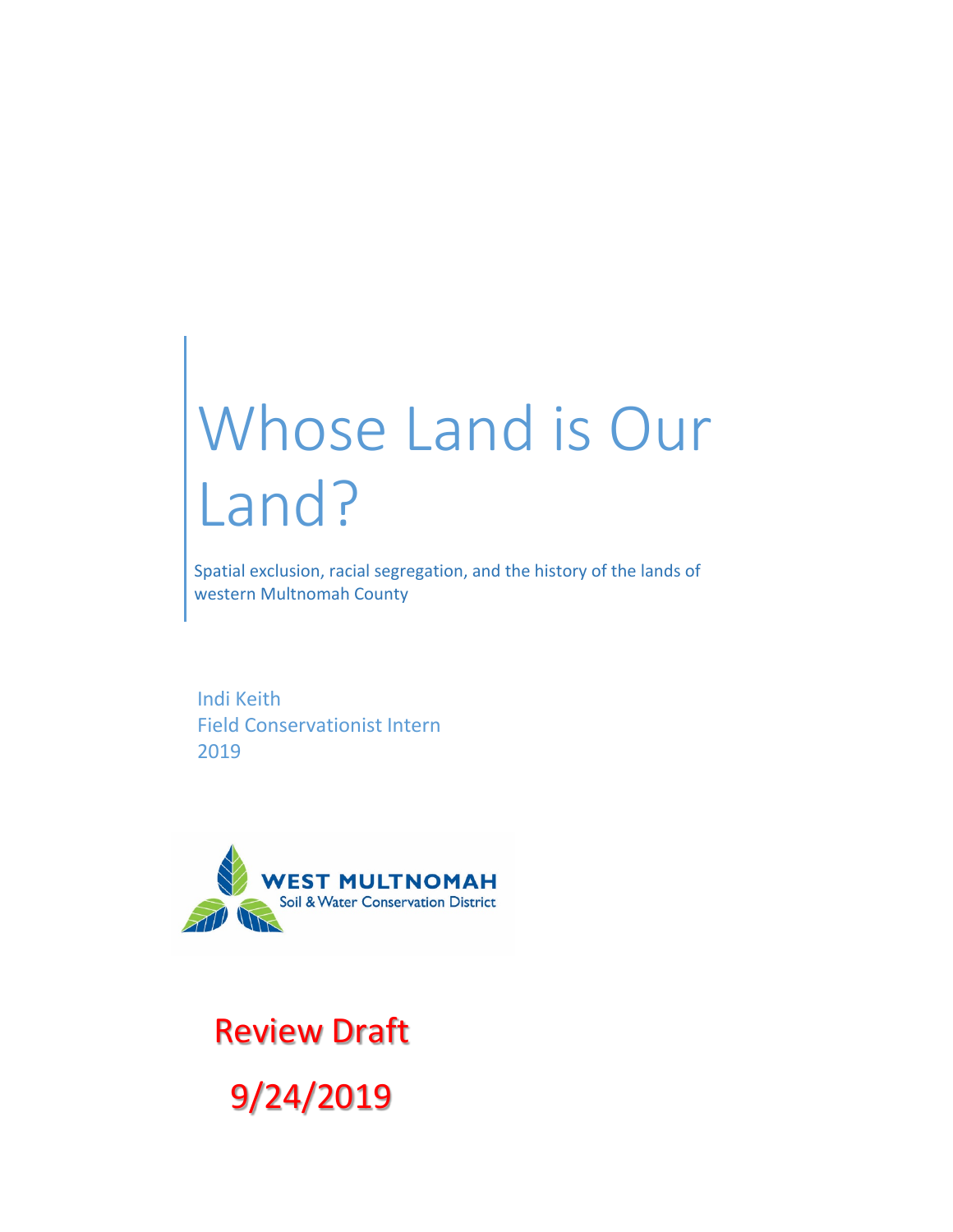## Introduction

The state of Oregon, the city of Portland, and Multnomah County are celebrated as hubs of progressivism, tolerance, and environmental consciousness. We're a great place to live, with green transportation options, outdoor recreation, and farmers markets as far as the eye can see. We're also home to one of the country's largest urban forests, $1$  the confluence of two major regional rivers, and a statewide urban growth boundary policy that protects our agricultural and natural lands from the sprawl that has overtaken landscapes across the country.<sup>[2](#page-1-1)</sup> At the same time, we are the whitest major city in the country (by percentage of the population) and while we're growing more diverse as a city and county, the most desirable neighborhoods are only becoming whiter; census data indicates that Portland's city center lost 10,000 residents of color between 2000 and 2010.<sup>[3](#page-1-2)</sup> Why?

Over the last several years, many Oregonians have been confronted by some jarring answers to this question thanks to the work of scholars and activists like Walidah Imarisha, whose speaking series "Why Aren't There More Black People in Oregon? A Hidden History" was my own first exposure to the subject. Oregon was an explicitly white supremacist state from its inception; even before it gained statehood, the territorial legislature passed the Organic Law of 1844, giving black men two years to leave the state from the time they were freed or turned 18. If they failed, they would be subjected to public whipping every six months. Black women were afforded an additional year to leave before the lashes began.<sup>[4](#page-1-3)</sup> In 1857, Oregon voters approved a constitution that banned any new black residents and outlawed property ownership, suffrage, and use of the legal system for any black people already living here. In 1866, 7 years after gaining statehood, Oregon ratified the 14<sup>th</sup> Amendment, nullifying the exclusion clause in our state constitution—but just one year later, our state legislature repealed the ratification, preserving the exclusion clause until 1926. Racist language in the state constitution was not fully removed until 2002.<sup>[5](#page-1-4)</sup> Our state capital in Salem also played host to the largest chapter of the Ku Klux Klan in the West, attacking black residents and expelling the Chinese community entirely. In 1923, Oregon City's only black resident was the victim of an attempted lynching.<sup>[6](#page-1-5)</sup>

As shocking as this history is—as it should be—it stops, for many of us, in the 1920s and in the policies implemented by the state of Oregon during this period. As individuals who call this place home, and as public servants who are tasked with caring for land, water, wildlife, and the people who depend on them, we have a responsibility to dig deeper than this. Without a more complex understanding of how we got here, it is inevitable that we will miscalculate as we set our course forward. The West Multnomah Soil & Water Conservation District has committed itself to integrating diversity, equity, inclusion, and accountability into the work that we do and the ways in which we do it. As an organization centered on the stewardship of land and other natural resources, particularly private lands and properties, we must ask this question: what has been happening to the land in our District and the people who live here, and how does the weight of these past and present systems impact our work? This report constitutes an attempt to answer this question by examining how race and ethnicity have

<span id="page-1-0"></span> $<sup>1</sup>$  (Conservancy, 2019)</sup>

<span id="page-1-1"></span><sup>2</sup> (Christensen, 2018)

<span id="page-1-2"></span><sup>3</sup> (Hannah-Jones, In Portland's heart, 2010 Census shows diversity dwindling, 2011)

<span id="page-1-3"></span><sup>4</sup> (Oregon Historical Society, 2018)

<span id="page-1-4"></span><sup>5</sup> (Nokes, 2018)

<span id="page-1-5"></span><sup>6</sup> (Oregon Historical Society, 2018)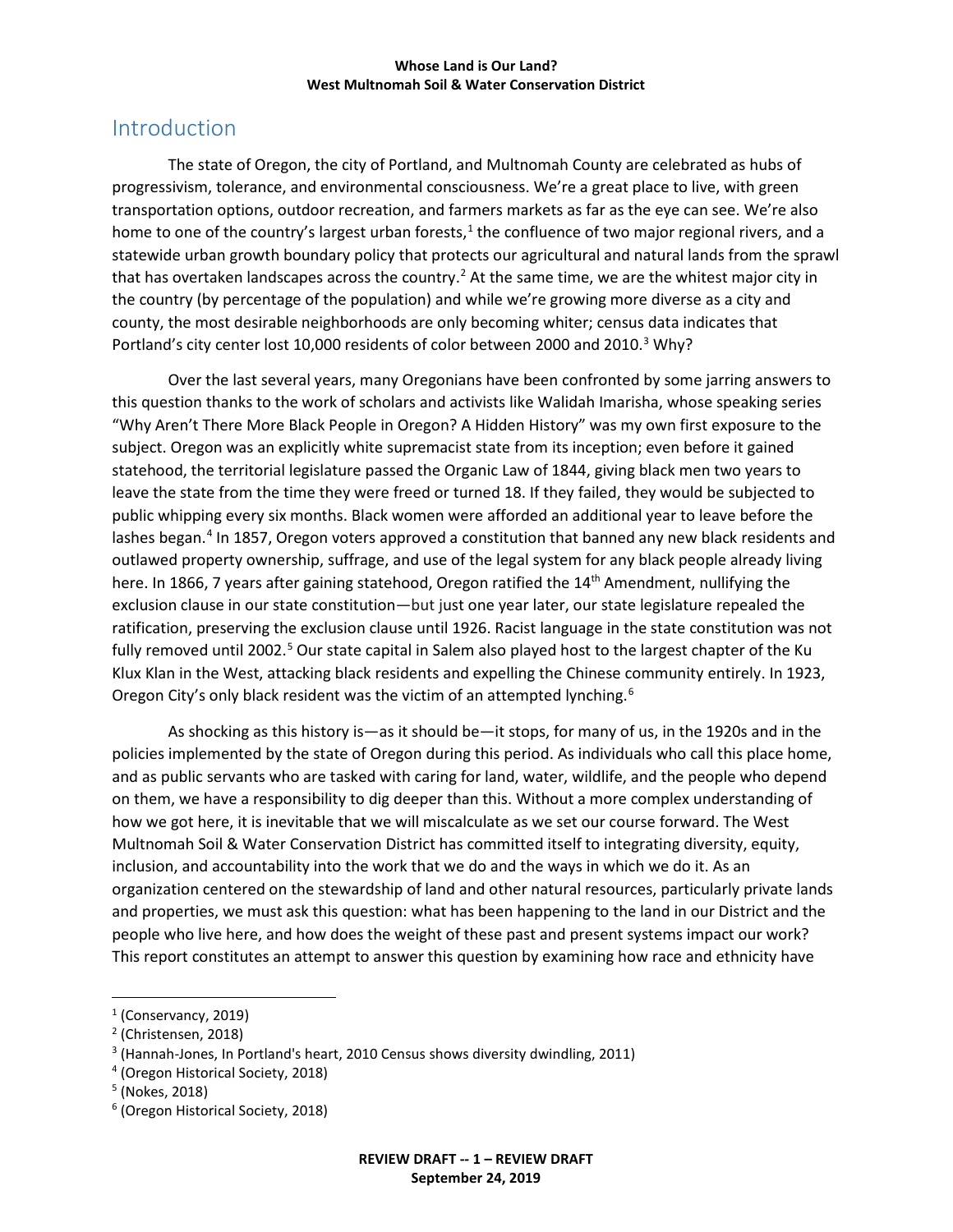determined people's relationships to the lands of western Multnomah County, and how public and private institutions have shaped these relationships through law, policy, and practice. The report will go on to explore how these systems are playing out in the present day and how the District may be able to respond. This discussion will center on race for two reasons: first, while many systems of oppression and marginalization have impacted people's experiences in our District, racism has been one of the most institutionalized and long-enduring factors creating the disparities in access to land, housing, and civil rights examined here. Second, by centering race in our work towards diversity, equity, and inclusion, we will create solutions that uplift many other marginalized groups.

## Native Land Loss and the Colonization of the Portland Basin

The Portland Basin, sometimes called the Wapato Valley, and the surrounding area of our District was home to at least 20 distinct communities of indigenous Americans when the Lewis and Clark expedition arrived here in 1805, with most of the population concentrated in the fertile lowlands around the Columbia and Willamette Rivers.<sup>[7](#page-2-0)</sup> Pre-contact artifacts found on Sauvie Island indicate that the Portland Basin was occupied for thousands of years prior to the arrival of European Americans.<sup>[8](#page-2-1)</sup> Some of the largest and most well-documented sites are also of significance to the District today: Multnomah village, located just south of the Dairy Creek channel on Sauvie Island, and Scappoose village, north of the District in Columbia County, were major population centers until the early 1[9](#page-2-2)<sup>th</sup> century.<sup>9</sup> The indigenous people who originally lived here spoke dialects of the Chinookan language that extended from the mouth of the Columbia to the Cascade Rapids, as well as the Chinook Jargon that emerged to facilitate trade between different tribes and foreigners throughout the Lower Columbia Region.<sup>[10](#page-2-3)</sup>

Food was plentiful on the Middle Columbia at the turn of the 19<sup>th</sup> century. The people of the Portland Basin fished spring and fall Chinook salmon runs, caught winter smelt in nets and on rakes, and spearfished for sturgeon, all of which could be dried and stored for winter or trade. Starchy wapato bulbs provided a stable food source year-round. When the spring freshet pushed people up from the floodplain, they began gathering camas from the prairies, a harvest that extended well into the summer. In the later summer and early fall, the Multnomah people gathered berries, crabapple, and Indian plum to eat at their freshest. At the same time, they gathered hazelnuts and acorns to cure and put up for the winter. In the winter, migratory waterfowl, deer, and elk made their way to the Columbia floodplain and lowlands, providing excellent hunting for locals and visiting groups from elsewhere on the river. While many of the Columbian indigenous people travelled significant distances between summer and winter homes in order to sustain a supply of food, scholarship indicates that the Multnomah people were able to remain much closer to home thanks to stable supplies of food year-round. While they also rotated from summer to winter lodges, these were usually located just a few hundred meters away, and the move is thought to have more to do with sanitation than with subsistence.<sup>11</sup> A caveat must be included here: many of our descriptions of the traditional population, lifeways, and land-use patterns in the Portland Basin come from the notes of the Lewis & Clark expedition and their contemporaries. However,

<span id="page-2-0"></span> <sup>7</sup> (Boyd & Zenk, Portland Basin Chinookan Villages in the early 1800s, 2019)

<span id="page-2-1"></span><sup>8</sup> (Unknown)

<span id="page-2-2"></span><sup>9</sup> (Boyd & Zenk, Portland Basin Chinookan Villages in the early 1800s, 2019)

<span id="page-2-3"></span><sup>10</sup> (Zenk, 2018)

<span id="page-2-4"></span> $11$  (Ellis, 1986)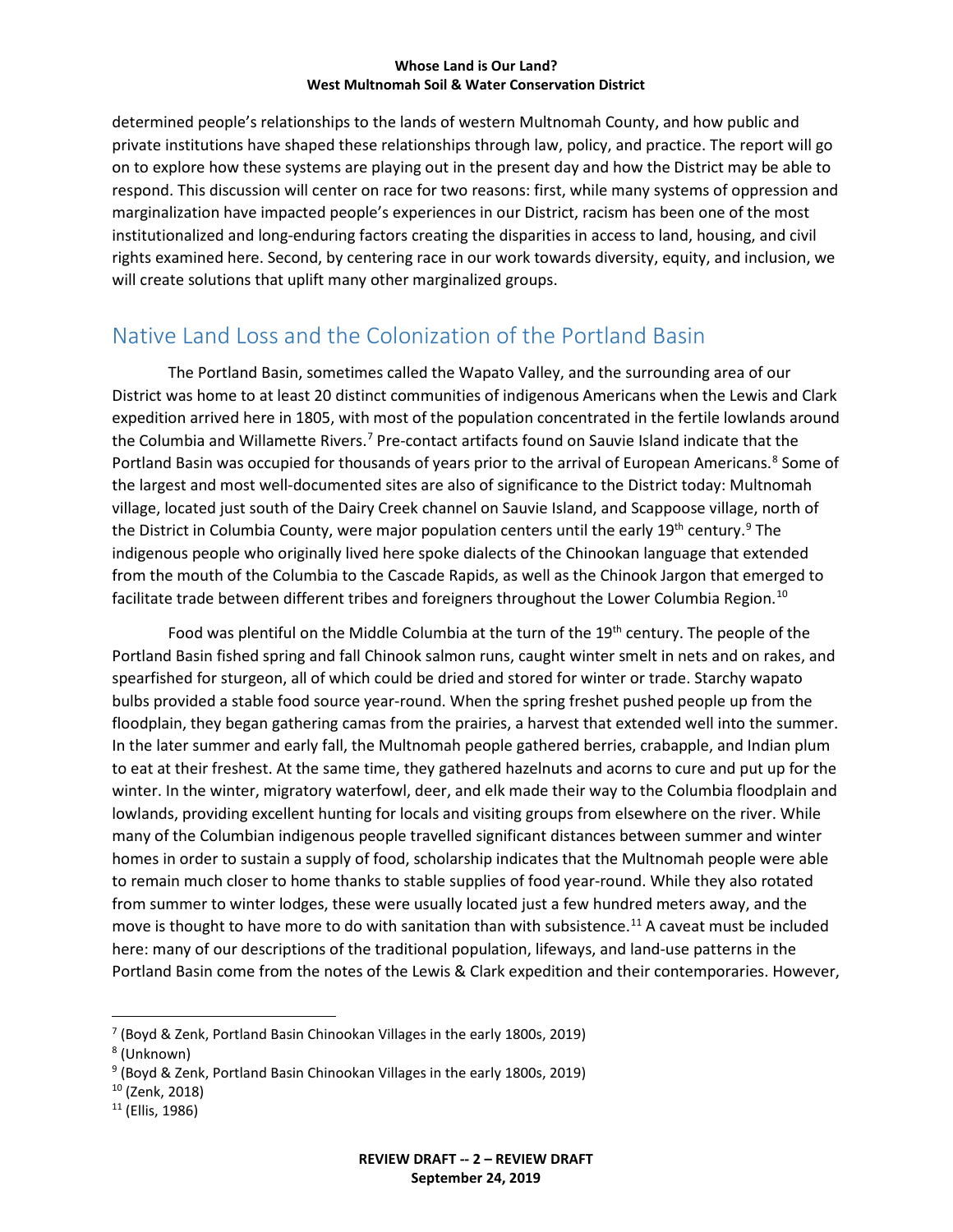George Vancouver's expedition to map the coastline of the Pacific Northwest made contact with the people of the Lower Columbia in 1792;<sup>[12](#page-3-0)</sup> and the sources we've been able to access for this paper have little documentation of precisely what, if anything, may have changed for the people of the area in the intervening 13 years. We cannot say for sure that when Lewis and Clark came down the Columbia into what they named the Wapato Valley, the people they met and the activities they observed were representative of what had been present before 1792. The desire to reach out to local tribes and specialized historians to both review and add to this section is acknowledged and noted for future drafts.

Sauvie Island, positioned at the confluence of the Willamette and Columbia rivers, prospered as a center of trade and culture for the entire region at the beginning of the 19<sup>th</sup> century.<sup>[13](#page-3-1)</sup> The island played host to its usual assortment of traders and hunters from elsewhere in the region, but also to European American fur trappers, missionaries, and explorers[.14](#page-3-2) In 1825, the British government helped the Hudson's Bay Company consolidate its control of regional trade in a takeover of its competitors, the Astorian Pacific Fur Company and Montreal's North West Fur Company.<sup>[15](#page-3-3)</sup> The Hudson's Bay Company then shifted operations upriver from its Columbia-region headquarters in Astoria to Fort Vancouver, just across the river from Sauvie Island, in order to take advantage of greater access to the growing region of the Willamette Valley. As a result, the people of Sauvie Island and Scappoose Bay gained even greater wealth and power from their trade relationships with the Company.<sup>[16](#page-3-4)</sup> At the height of this prosperous period, many of the villages in the Portland Basin were coordinated under the leadership of a powerful Multnomah-Wakanasisi chief named Keasno based out of Cathlacumup, close to what is now St. Helens.[17](#page-3-5) Keasno, a strong political leader and diplomat with family connections to villages throughout the Lower Columbia and Willamette, grew wealthy by participating in and facilitating Columbian trade, and by [18](#page-3-6)30 he was the most powerful Native leader between the Pacific Ocean and the Cascades.<sup>18</sup> That year, malaria, then called "ague" or "intermittent fever",<sup>19</sup> appeared at Fort Vancouver in both the white and native population. Over the next several years, it wiped out 75%-90% of the native population of the Portland Basin and displaced many of those who survived,<sup>[20](#page-3-8)</sup> leaving the area open to virtually unopposed resettlement by European Americans and tribes from north of the Columbia. When the Hudson's Bay Company returned to Multnomah village in 1839, they found it occupied only by the dead, and ordered the site burned.<sup>[21](#page-3-9)</sup> Those who survived were scattered, and after Keasno's death in 1848, the native residents of the Wapato Valley joined with the confederation of Kalapuyan bands of the Willamette Valley in a bid for survival.<sup>[22](#page-3-10)</sup>

As disease ripped through the Chinookan people, "Oregon fever" approached critical mass in the Midwest. Ever since the Lewis and Clark expedition returned from the Northwest, everyone from

<span id="page-3-4"></span><sup>16</sup> (Ellis, 1986)

<span id="page-3-8"></span><sup>20</sup> (Ellis, 1986)

<span id="page-3-0"></span> <sup>12</sup> (Hajda, Boyd, & Zenk, 2019)

<span id="page-3-1"></span><sup>13</sup> (Ellis, 1986)

<span id="page-3-2"></span><sup>14</sup> (Hajda, Boyd, & Zenk, 2019)

<span id="page-3-3"></span><sup>15</sup> (Robbins W. G., The Astorians and the Hudson's Bay Company, 2002)

<span id="page-3-5"></span><sup>17</sup> (Lewis D. , Kiesno (Chief Cassino) (1779?-1848), 2019)

<span id="page-3-6"></span><sup>18</sup> (Lewis D. , Kiesno (Chief Cassino) (1779?-1848), 2019)

<span id="page-3-7"></span><sup>19</sup> (Boyd, Disease Epidemics among Indians, 1770s-1850s , n.d.)

<span id="page-3-9"></span><sup>21</sup> (Hajda, Boyd, & Zenk, 2019)

<span id="page-3-10"></span><sup>22</sup> (Lewis D. , Kiesno (Chief Cassino) (1779?-1848), 2019)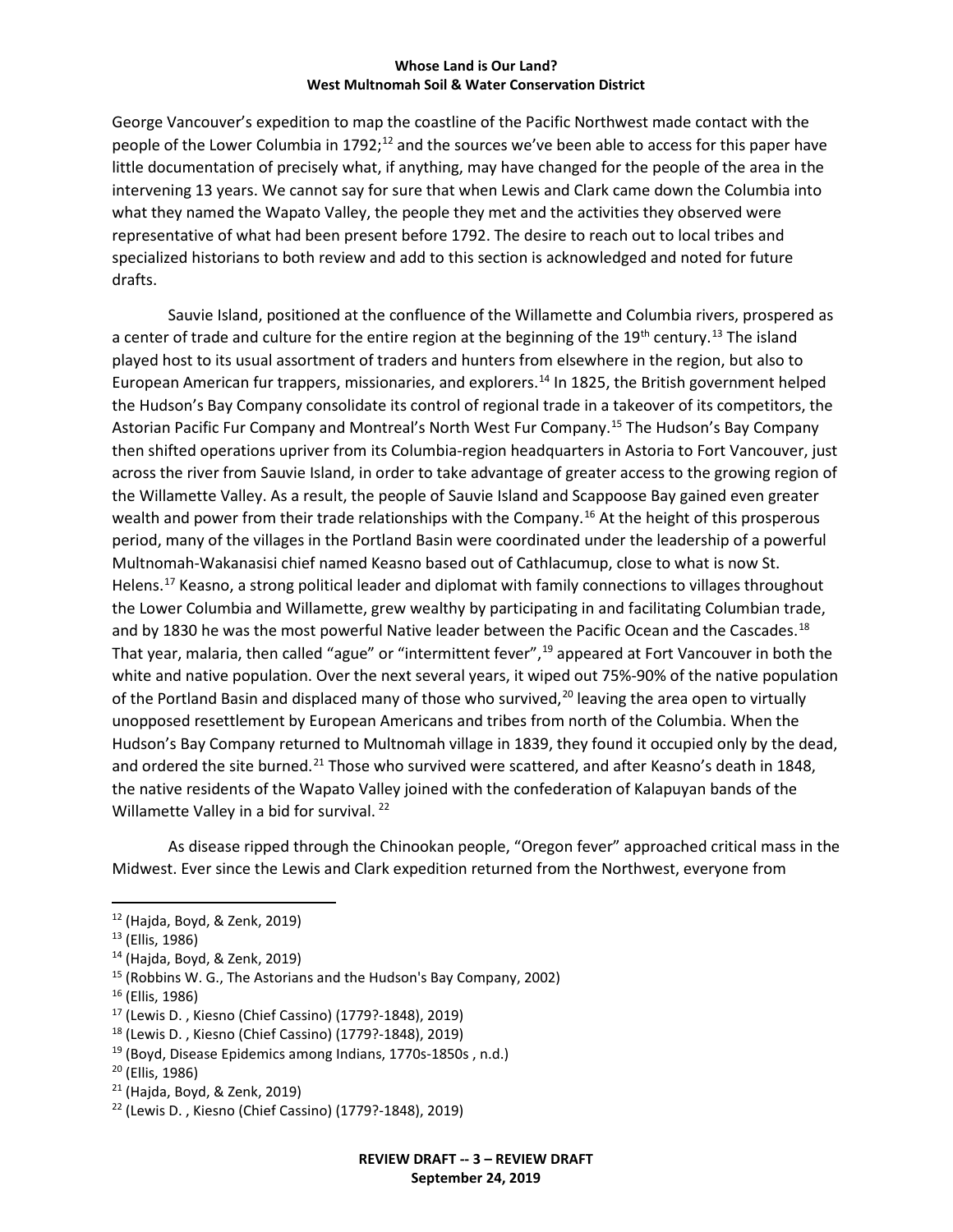missionaries to journalists to congressmen had been singing the praises of the Oregon Country as a "new Eden".<sup>[23](#page-4-0)</sup> Facing a depressed economy, a deteriorating agricultural sector, flooding, and disease elsewhere in the country, many white Americans in the late 1830s found the prospect of a 2,000-mile journey less daunting than the prospect of staying put. While the Oregon Trail, directly connecting the East to the Oregon Country, had been established nearly a decade prior, the 1840s saw a major upswing of migration along the route, with the white population ballooning from 1,500 in 1843 to 13,294 by 1850.<sup>[24](#page-4-1)</sup> As the settlers to Oregon increased in number, so too did their clashes with the Native people who already claimed the land: in Southern Oregon, where gold miners stood to make a fortune off of the minerals underneath tribal lands, Umpqua and Rogue River tribes were hunted like animals by prospectors and farmers on their own unceded homelands.[25](#page-4-2) In the Willamette Valley and the Portland Basin, the tribes were considered inconvenient pests who had wasted the rich soils of the river valley; after forcing them off, the settlers set to work draining the wetlands, plowing up the wapato and camas, planting grain and potatoes, ranching sheep and cattle.<sup>[26](#page-4-3)</sup> These settlers not only set out to evict the indigenous people from their ancestral land, but to eliminate the indigenous land use practices and lifeways that had been in place for generations. The war for Oregon land rose to a crescendo when Congress passed the Oregon Donation Land Act in 1850, codifying the territorial practice of gifting 640- acre parcels of "vacant land" to settlers.<sup>[27](#page-4-4)</sup> However, the Oregon Territorial Act was already on the books, guaranteeing Native Americans the rights to their lands in the absence of a treaty to the contrary; in theory, Congress would need to strike a deal with the Native residents before they had the right to give it away.<sup>28</sup> They chose instead to begin land donations right away, and to send negotiators to secure the right to do so after the fact. In the absence of any agreements, violence reigned.

Anson Dart, the superintendent of Indian Affairs for the territory of Oregon, was charged with conducting these negotiations with the tribes of Western Oregon.<sup>[29](#page-4-6)</sup> While the indigenous people of the Willamette Valley and Oregon Coast had been decimated by disease and faced continued violence from settlers trying to stake their claims, they were not readily convinced to cede their homelands. Dart promised the tribes cash payments, sawmills, weapons, teachers, farming implements and more in compensation for the loss of millions of acres and the tribes' relocation to reservations east of the Cascades.<sup>[30](#page-4-7)</sup> This was insufficient, the tribes argued. They held firm that any reservation land must be located on their ancestral lands. In a letter relaying the results of initial negotiations with the Kalapuyan tribes at Champoeg in 1851, Anson Dart himself wrote:

"They urged… that their fathers had lived and were buried in this country; that it was their native land, and that they wished to be buried by the graves of their ancestors; that they were unacquainted with the country east of the Cascade mountains, and were ignorant of the means of procuring a livelihood in any other than the one in which they now live; and that it would be

<span id="page-4-6"></span><sup>29</sup> (Boxberger, 2018)

<span id="page-4-0"></span> <sup>23</sup> (Robbins W. , 2002)

<span id="page-4-1"></span><sup>24</sup> (Robbins W. , 2002)

<span id="page-4-2"></span><sup>25</sup> (Robbins W. G., A New Legal Landscape, 2002)

<span id="page-4-3"></span><sup>26</sup> (Lewis D. G., 2014)

<span id="page-4-4"></span><sup>27</sup> (Cain & Rosman, 2017)

<span id="page-4-5"></span> $28$  (Robbins W. G., A New Legal Landscape, 2002)

<span id="page-4-7"></span><sup>30</sup> (Cain & Rosman, 2017)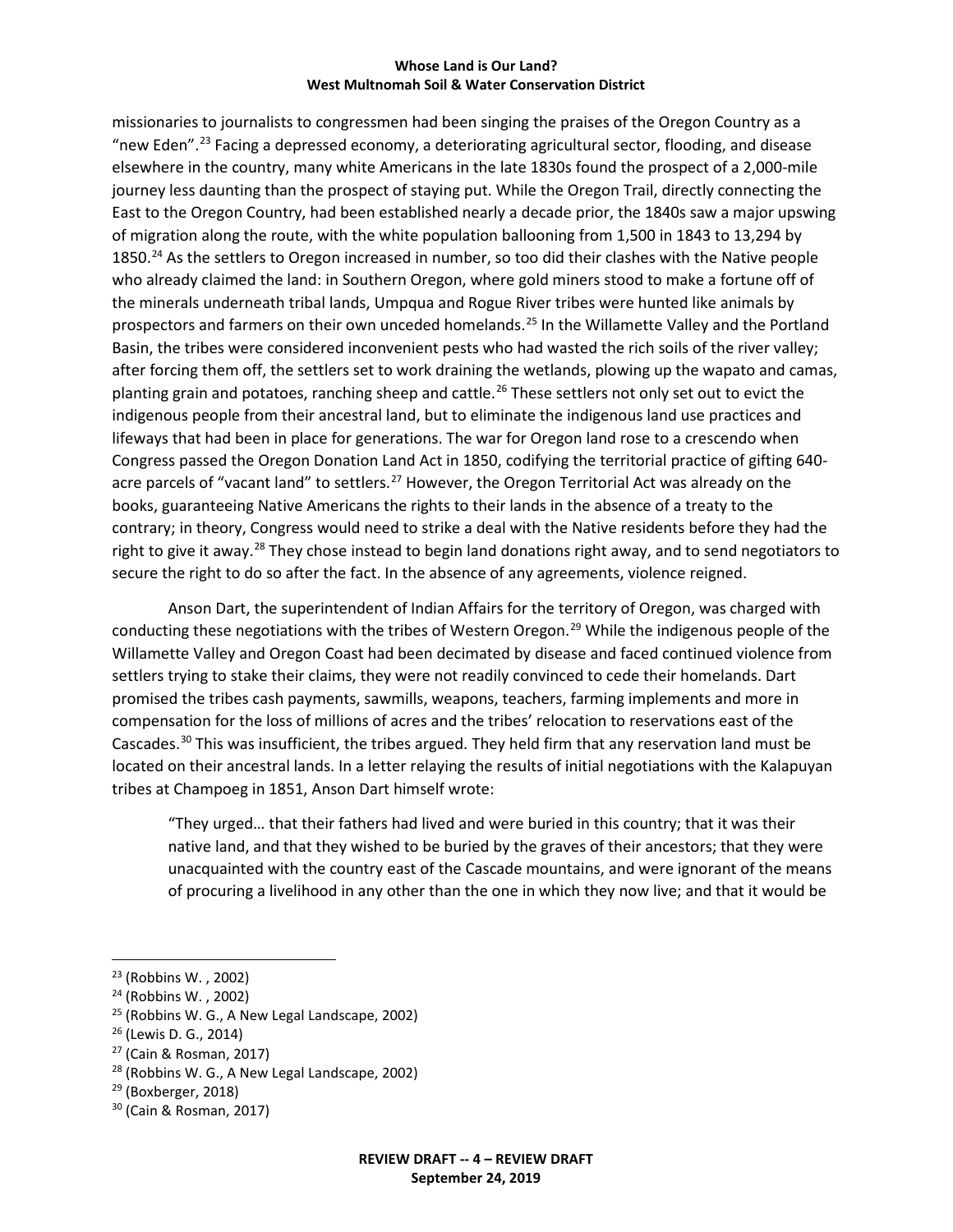more humane and merciful for the whites to exterminate them at once, than to drive them from this to the country east of the Cascade mountains."[31](#page-5-0)

Dart conceded the point and returned to Congress with 19 treaties containing promises to reserve portions of Native homelands for their perpetual residence and use; in return for his failure to deliver the tribes to lands east of the Cascades, the U.S. government stripped him of his treaty-making power and replaced him with a new superintendent, Joel Palmer. [32](#page-5-1) Palmer picked up where Dart had left off, insisting that the surrender of some Western Oregon lands to their original owners would be the only way to prevent all-out war with the tribes of Oregon. After months of deliberation, word came from Washington: his plan to create the Coast and Grand Ronde reservations was approved.<sup>[33](#page-5-2)</sup> Beginning in the winter of 1857, twenty-seven tribes from across Western Oregon were marched hundreds of miles from their homes and into the Coast Siletz and Grand Ronde reservations.<sup>[34](#page-5-3)</sup> The Grand Ronde, located in the Coast Range of Oregon, would play host to not only the Kalapuya of the Willamette Valley, but also to the Molala, the Chasta, the Umpqua, and the Rogue River tribes whose reservations were eliminated due to sustained incursions from violent miners and settlers in the South.<sup>[35](#page-5-4)</sup> David Harrelson, a Historic Preservation officer for the Confederated Tribes of the Grand Ronde, describes the journey that is known today as Oregon's Trail of Tears like this:

"It was in February. Imagine walking … the rough path ran about where I-5 is today then out; once you get to Eugene, to where (Highway) 99 is. The whole way, people followed the Indians and essentially, if they were to break ranks and leave that line, they would be killed."<sup>[36](#page-5-5)</sup>

The Grande Ronde Reservation, located just 60 miles southwest of Portland along the Yamhill River, consisted of just over 60,000 acres that had been bought back from settlers' donation land claims when it was officially established in 1857.<sup>37</sup> While the now-Confederated Tribes had won the right to remain west of the Cascades, they now held the equivalent of less than 1% of their ancestral territories, with no right of return to the lands upon which generations on generations had lived and died.

Just 30 years later, the relative stability established by the treaty system began to crumble. The Dawes Act (also known as the General Allotment Act) of 1887 disintegrated the Grand Ronde's tribal commons and the community that depended on them. The Dawes Act empowered the President to break up reservations, at the time the common property of the tribe as a whole, and redistribute the pieces as small allotments to individual members of the tribe. Land that the federal government determined to be "surplus" to the tribe would be sold to non-Native buyers. Responsibility for one's own farm, it was thought, would gradually assimilate Native Americans into the settlers' culture and economy, freeing them from the paternalistic federal support of the Bureau of Indian Affairs (BIA) and its parent agency, the Department of the Interior.<sup>[38](#page-5-7)</sup> The legislators who passed the Dawes Act claimed only the best intentions towards Native Americans and their land; it would provide economic

<span id="page-5-7"></span><sup>38</sup> (An Act to Provide for the Allotment of Lands in Severalty to Indians on the Various Reservations (General Allotment Act or Dawes Act), 1887)

<span id="page-5-0"></span> <sup>31</sup> (Lewis D. G., 2014)

<span id="page-5-1"></span> $32$  (Kentta, n.d.)

<span id="page-5-2"></span> $33$  (Kentta, n.d.)

<span id="page-5-3"></span><sup>34</sup> (Confederated Tribes of Grand Ronde, n.d.)

<span id="page-5-4"></span> $35$  (Kentta, n.d.)

<span id="page-5-5"></span><sup>36</sup> (Cain & Rosman, 2017)

<span id="page-5-6"></span><sup>37</sup> (Lewis D. , Confederated Tribes of Grand Ronde, 2019)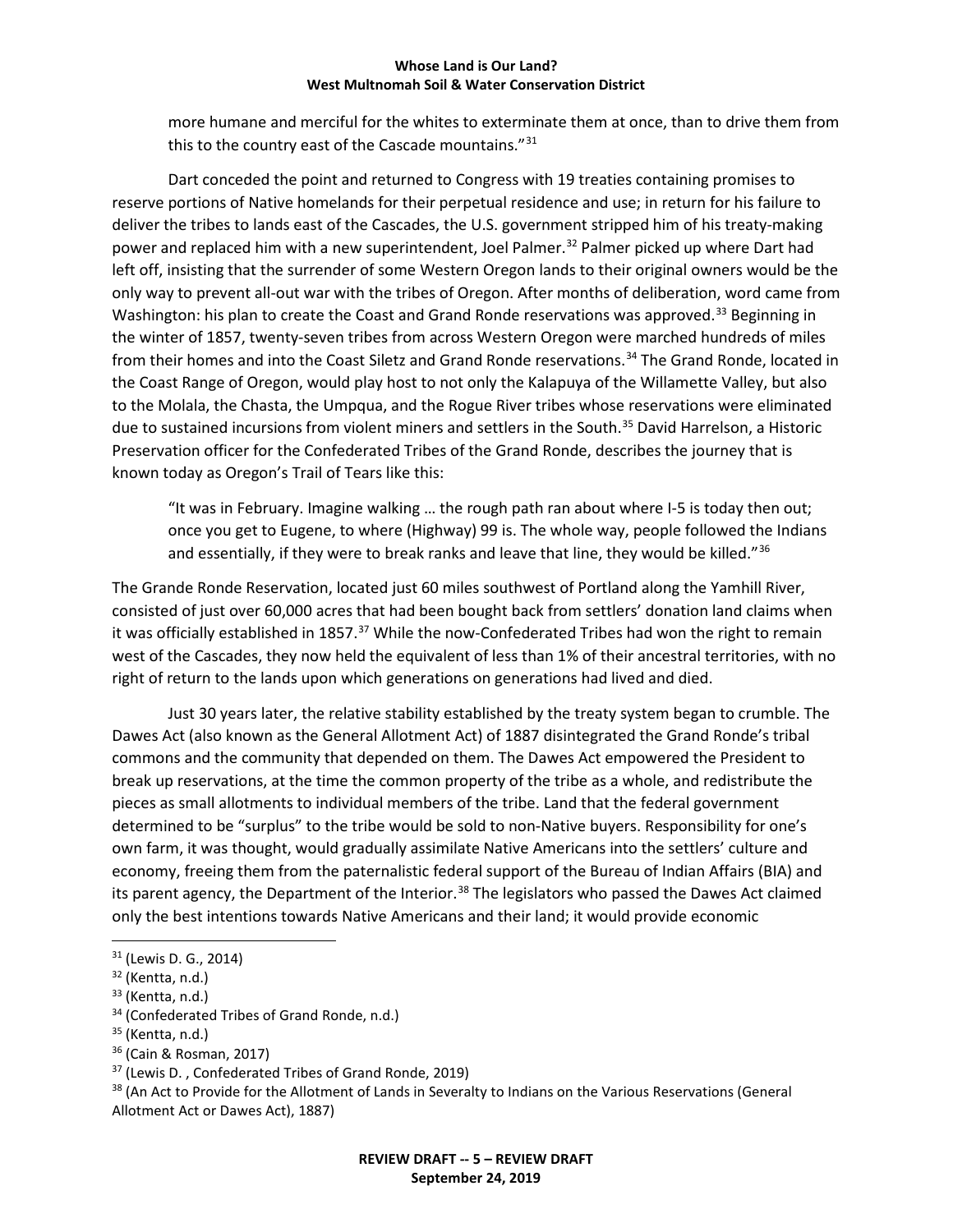opportunity to allottees and, by holding the allotments in trust for 25 years before officially handing them over, would protect Native land from falling into the wrong hands.<sup>[39](#page-6-0)</sup> Unsurprisingly, implementation proved more complicated.

In theory, the Dawes Act allowed for the possibility that reservation allotments could be selected by their Native recipients;<sup>[40](#page-6-1)</sup> frequently, however, the BIA superintendent was responsible for assigning out plots. When he did, it was common for the richest agricultural tracts to be marked for surplus, while those allotted to Native Americans were unsuitable for farming. In the case of the Grand Ronde, much of the land was hilly and forested, desirable for timber companies but not for small farmers.[41](#page-6-2) Moreover, though the purpose of the Dawes Act was ostensibly to encourage Native people to farm, many could not afford the equipment, seeds, and supplies they'd need to have a chance at success.<sup>[42](#page-6-3)</sup> As a result, many sold their farms as soon as they were able to do so.<sup>[43](#page-6-4)</sup> As allotment recipients passed away and the BIA distributed inheritances, passing land from parent to child became challenging. In the 1870s and 1880s, the BIA had forcibly removed the majority of Native children to assimilationist boarding schools far from their homes and communities, many of which were funded with proceeds from the sale of surplus reservation land.<sup>[44](#page-6-5)</sup> If such a child inherited an allotment, they would be unable to farm it or return to it. For these communities in which elders relied on the support of young people to care for their farms and their homes, the loss of their children impacted every generation.[45](#page-6-6) In Oregon, many allotments were divided between ten or more heirs, leaving the beneficiaries with parcels unable to support subsistence farming, let alone turn a profit. Much more frequently, the BIA in Oregon sold the allotment it had held in trust for 25 years and distributed the proceeds to the heirs- the exact removal of Native lands from Native hands that the government in Washington, D.C. had promised that it would prevent.<sup>[46](#page-6-7)</sup> In the case of the Grand Ronde, 270 allotments and more than 33,000 acres of reservation land were allocated to Native individuals,<sup>[47](#page-6-8)</sup> and by 1901, another 25,791-acre section (most of the remainder of the reservation) was declared "surplus" and sold by the U.S. government for \$1.10 an acre.<sup>[48](#page-6-9)</sup>

The investigations into tribe members' eligibility for allotment by the Dawes Commission and the BIA also facilitated the entry of the notion of blood quantum into the national imagination. Blood quantum is the concept that the degree to which one is Native or a tribal member is determined by the amount of "Indian blood" one has inherited from one's ancestors, and from what tribes.<sup>49</sup> The Dawes Act was implemented such that those with less than one-half "Indian blood" or those who married outside their race were ineligible to receive an allotment,<sup>[50](#page-6-11)</sup> increasing the amount of land that fell into

- <span id="page-6-7"></span><sup>46</sup> (Lewis D. G., 2009)
- <span id="page-6-8"></span><sup>47</sup> (Ronde, 2014)
- <span id="page-6-9"></span><sup>48</sup> (Lewis D. G., 2009)
- <span id="page-6-10"></span><sup>49</sup> (Blubaugh, 2017)

<span id="page-6-0"></span> <sup>39</sup> (Lewis D. G., 2009)

<span id="page-6-1"></span><sup>40</sup> (An Act to Provide for the Allotment of Lands in Severalty to Indians on the Various Reservations (General

Allotment Act or Dawes Act), 1887)

<span id="page-6-2"></span><sup>41</sup> (Lewis D. G., 2009)

<span id="page-6-3"></span><sup>42</sup> (The National Archives, 2019)

<span id="page-6-4"></span><sup>43</sup> (Indian Land Tenure Foundation, 2019)

<span id="page-6-5"></span><sup>44</sup> (Haag, 2007)

<span id="page-6-6"></span><sup>45</sup> (Lewis D. G., 2009)

<span id="page-6-11"></span><sup>50</sup> (Lewis D. G., 2009)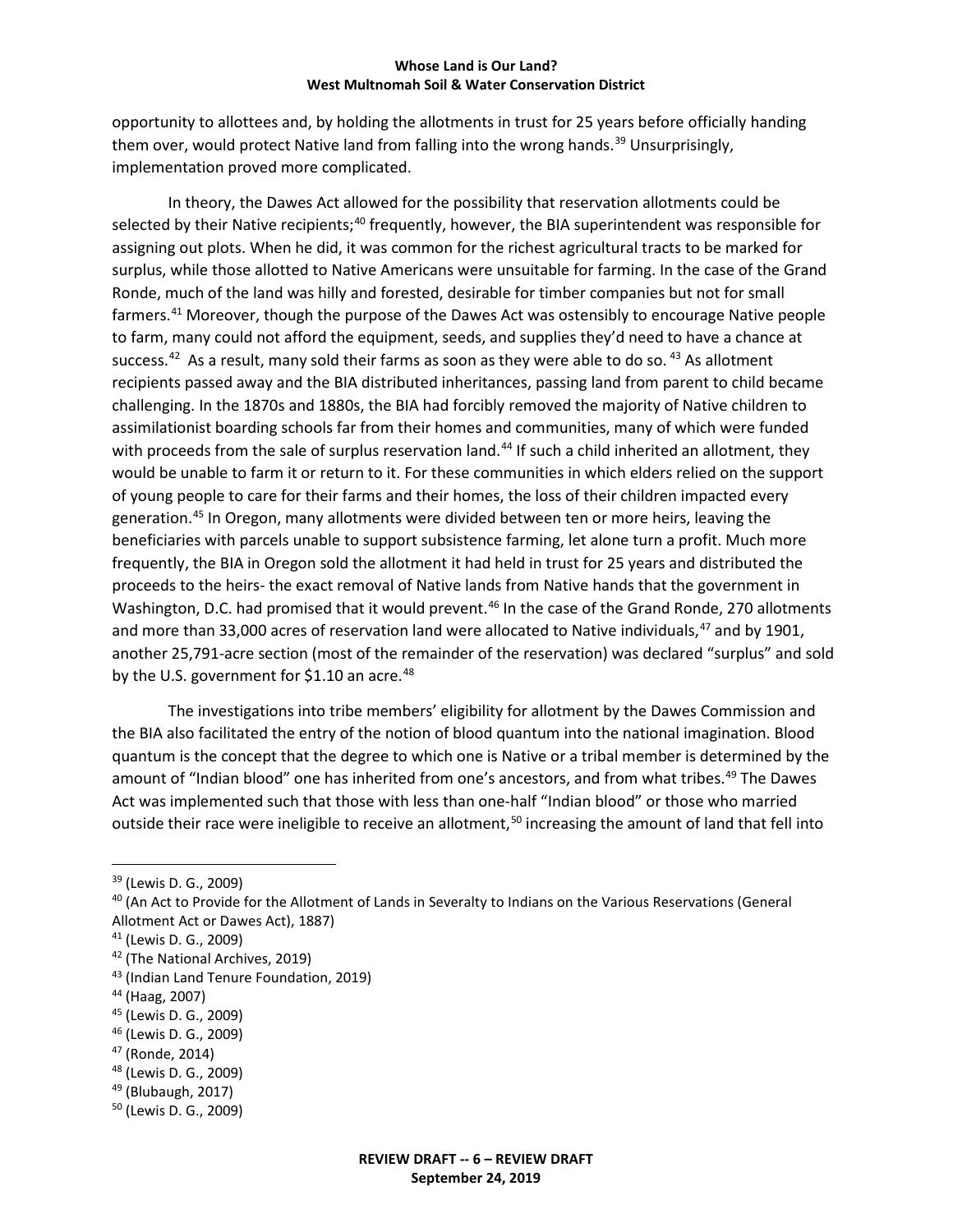surplus to be sold off. When the Burke Act passed in 1906, the BIA was given the power to determine whether Native owners of allotments were "competent" to manage their own land, or whether it should remain held in the trust of the government.<sup>51</sup> The more white ancestry one had, the greater one's competency in the eyes of the federal government; "white Indians" were thought to be taking advantage of the allotments and benefits that ought to be reserved for full-blooded Native Americans, who were too "primitive and uneducated" to manage their own land and affairs.<sup>[52](#page-7-1)</sup> If a Native person who had received or inherited an allotment was deemed competent, their parcel of land could be removed from the public trust. This helped funnel more Native lands into homesteaders' hands in two ways. First, many who had struggled to farm and subsist off their subpar allotments took the opportunity to sell their only valuable asset. Second, when allotment land passed out of the public trust, it became taxable, and the Department of the Interior could remove trust status without consulting or informing the Native owner. Many "competent" Native Americans foreclosed on their lands, which were auctioned off, after unknowingly accumulating years of unpaid tax debt.<sup>53</sup> Not only did the blood quantum standard help to usher more Native land into the hands of white settlers, it was pivotal in shaping the next century's federal and tribal determinations of who, and how many, would be counted as Native American.

The scale of degradation that allotment intentionally inflicted on the Native American lands, lifeways, and people of our District can be staggering to consider. In 1854, the tribes and bands that now form the Confederated Tribes of Grand Ronde held about 14 million acres of Western Oregon between them; in 1950, a 600-acre reservation was all that remained.<sup>[54](#page-7-3)</sup> In the place of this contiguous common land, two new patterns of land use emerged, both of which persist to the present day. The first is checkerboarding, in which small tracts of Native-owned private land, non-Native-owned private land, federal trust lands, and tribal holdings are scrambled together. As a result, beneficial uses like largerscale farming, ranching, or development by tribes or individuals as well as access to traditional land use and sites are severely impaired.<sup>[55](#page-7-4)</sup> The second is fractionated ownership, which has been discussed briefly above; if, in the case of an allottee's passing, the BIA chose to distribute the rights to their land rather than the proceeds from its sale, the equal subdivision of the land would continue for generations. The exponential growth of the number of owners per plot results in exponentially reduced earnings for each individual owner, not to mention the challenges of gaining majority support from hundreds or thousands of people to use the land at all.<sup>[56](#page-7-5)</sup> Native scholars and leaders have also highlighted the cultural destruction the practice of allotment represented; by breaking down the reservation the community held together in common, the BIA fragmented the community itself.<sup>[57](#page-7-6)</sup> Roberta "Bobbie" Conner, the director of the Tamastslikt Cultural Institute and a member of the Confederated Tribes of the Umatilla, puts it this way:

"The allotment era was not just a land grab. It was also a way to break down our communal structure and teach us to think: This is mine. That's yours."<sup>[58](#page-7-7)</sup>

<span id="page-7-0"></span> <sup>51</sup> (Indian Land Tenure Foundation, 2018)

<span id="page-7-1"></span><sup>52</sup> (Blubaugh, 2017)

<span id="page-7-2"></span><sup>53</sup> (Indian Land Tenure Foundation, 2019)

<span id="page-7-3"></span><sup>54</sup> (Lewis D. G., 2014)

<span id="page-7-4"></span><sup>55</sup> (Indian Land Tenure Foundation, 2019)

<span id="page-7-5"></span><sup>56</sup> (Indian Land Tenure Foundation, 2019)

<span id="page-7-6"></span><sup>57</sup> (Lewis D. G., 2009)

<span id="page-7-7"></span><sup>58</sup> (Cain & Rosman, 2017)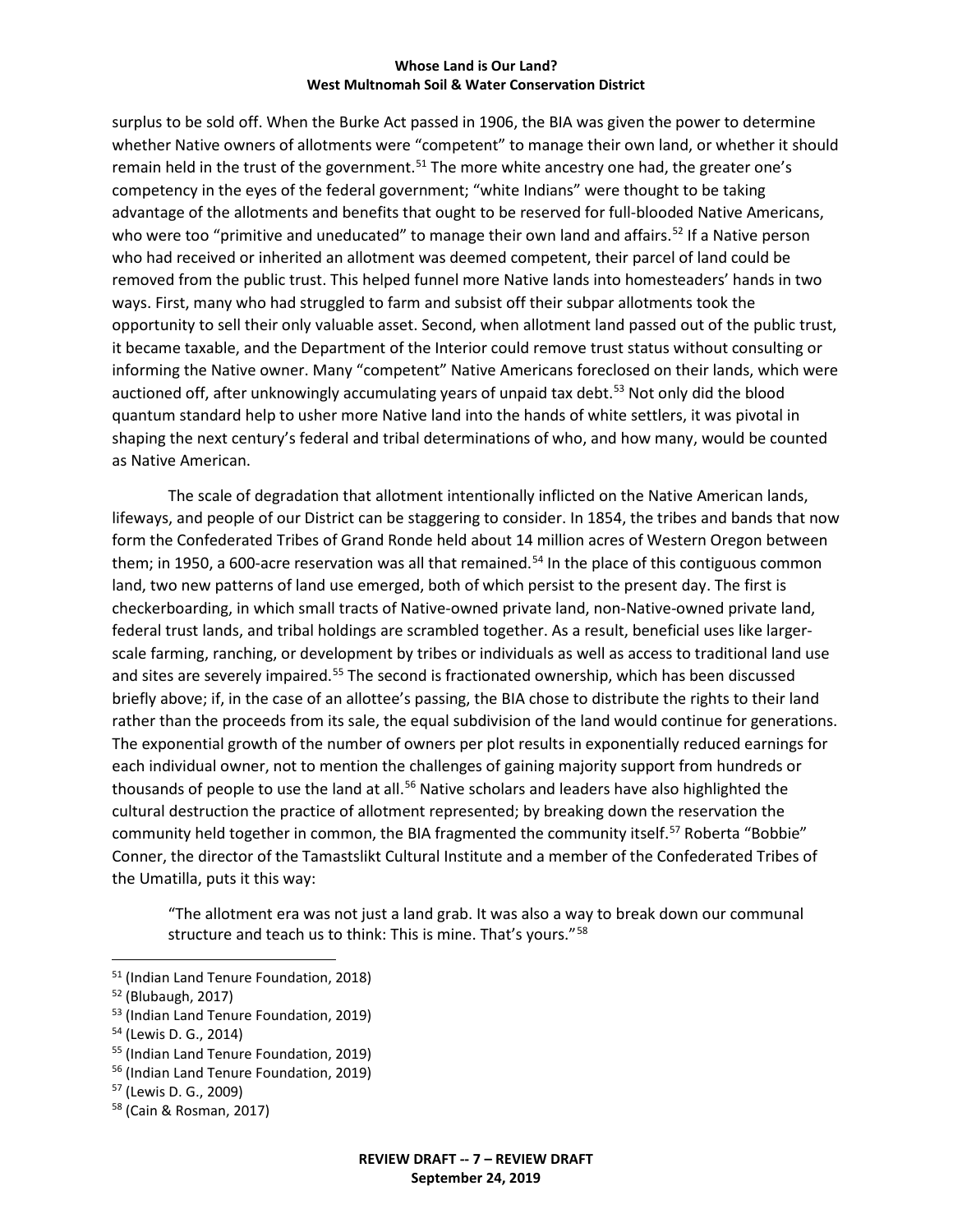By 1931, only a few hundred people lived on the shrinking Grand Ronde reservation; many spent the better part of the year (if not longer) as migrant farm workers in the Willamette Valley or travelling throughout the West with logging operations. More still had made their way to Portland and its booming industrial sector or joined the military during World War I.<sup>59</sup> While many of these workers were able to send money home, the BIA and local farmers often practiced wage discrimination that set Native wages at half the level of a white worker in the same job,  $60$  severely curtailing the ability of tribal communities on or off the reservation to truly earn a living. Urban Native Americans were still officially banned from living within Portland city limits until the 1920s and were not offered citizenship until 1924.<sup>[61](#page-8-2)</sup> Despite these barriers, the early  $20<sup>th</sup>$  century saw Native people in Oregon and across the country adapting to and overcoming the challenges of the post-allotment era. The Indian Reorganization Act of 1936, which offered federal subsidies to tribes willing to "reorganize" to self-govern under a constitution and elected leadership, may have had assimilationist roots, but helped many tribes in Oregon parlay their remaining natural resource holdings into sustainable economic ventures.<sup>[62](#page-8-3)</sup> When World War II broke out, more than 1 in 10 Native Americans volunteered to serve, and many more contributed to the war effort at home by working in Portland's factories and shipyards.<sup>[63](#page-8-4)</sup> However, as the war wound down, the BIA took steps to ensure that the hard-won advancements of Oregon's tribes would come back to bite them.

A series of hearings and committee meetings held through the mid-1940s solidified two ideas in the minds of federal policymakers: first, that the marginal gains Native Americans had made in the war were an indicator that many were finally capable of self-sufficiency, and second, that the federal government should therefore withdraw support for many tribes as quickly as possible.<sup>[64](#page-8-5)</sup> While research commissioned by the BIA in fact indicated that the assimilation of tribes and the supposed attending benefits were inconsistent between tribes, the allure of a slashed budget and the opportunity to put millions of acres of resource-rich reservation lands to profitable use won out.<sup>[65](#page-8-6)</sup> It's important to note that, while the surface-level justifications for what was about to occur had to do with freeing tribes from federal paternalism, this deeper argument that Native people had let their land and resources go to waste and had therefore surrendered their sovereignty was precisely the same as the justification used to remove them to reservations in the first place. In 1954, Congress passed Public Laws 587 and 588, which removed federal recognition from the tribes of Western Oregon, as well as the Klamaths; this meant the dissolution of the reservations, the repossession of tribal land holdings by the federal government, the loss of fishing and hunting rights, and the removal of virtually all entitlements and supports for tribes and their members.<sup>[66](#page-8-7)</sup> Termination, as this practice is commonly known, was not common outside of Western Oregon; more than a third of the tribes terminated nationwide were Oregonian, thanks in part to the advocacy of Douglas McKay, a former Oregon governor and

<span id="page-8-3"></span><sup>62</sup> (Lewis D. G., 2009)

<span id="page-8-0"></span> <sup>59</sup> (Lewis D. G., 2009)

<span id="page-8-1"></span><sup>60</sup> (Lewis D. G., 2009)

<span id="page-8-2"></span><sup>61</sup> (Curry-Stevens, Cross-Hemmer, & Coalition of Communities of Color, 2011)

<span id="page-8-4"></span><sup>&</sup>lt;sup>63</sup> (Curry-Stevens, Cross-Hemmer, & Coalition of Communities of Color, 2011)

<span id="page-8-5"></span><sup>64</sup> (Lewis D. G., 2009)

<span id="page-8-6"></span><sup>65</sup> (Lewis D. G., 2009)

<span id="page-8-7"></span><sup>66</sup> (Cain & Rosman, 2017)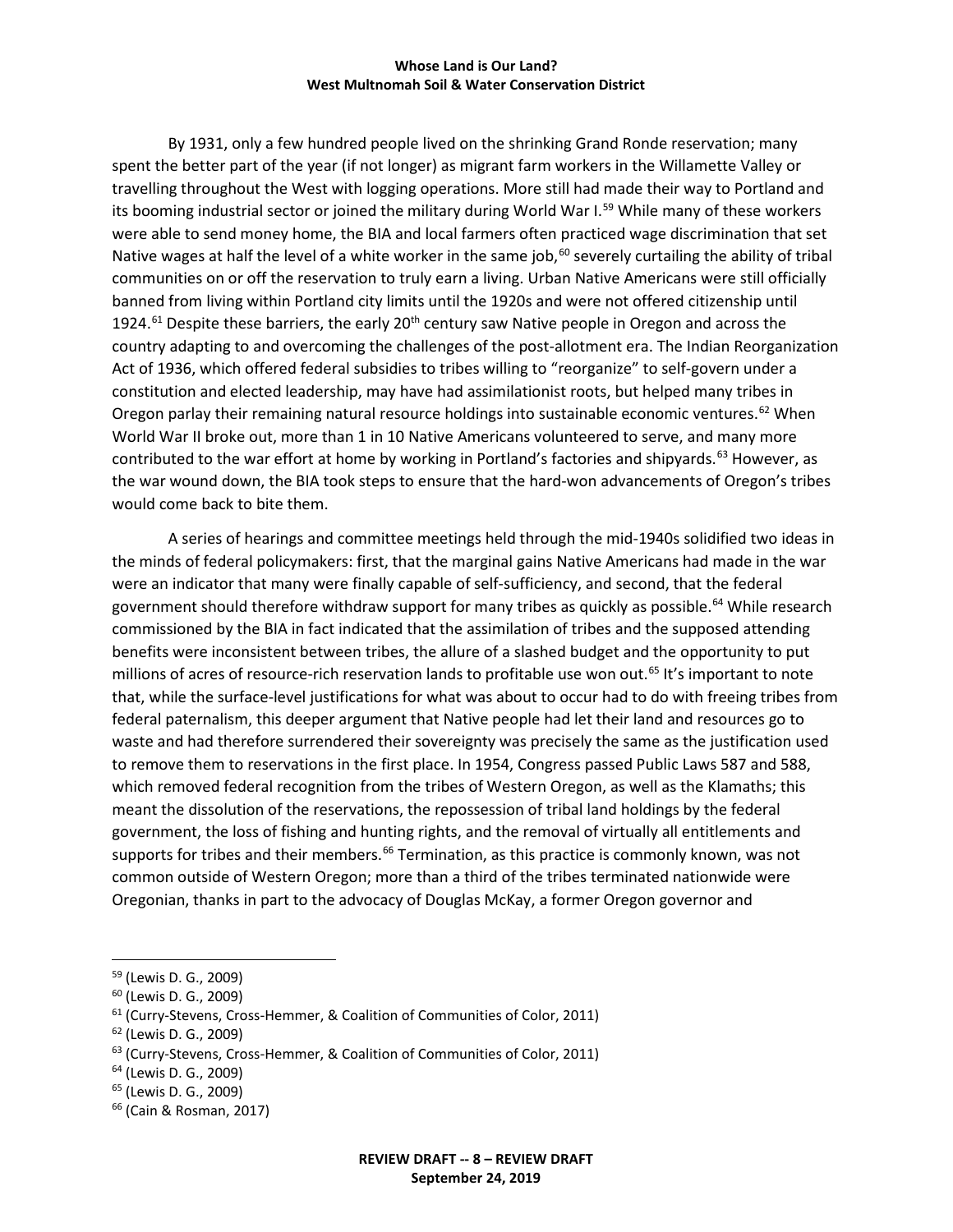Eisenhower's Secretary of the Interior.<sup>[67](#page-9-0)</sup> While Native Americans were making gains in many other places in the country, communities here were scattered and setback for decades, denied the health, education, and housing programs that were concurrently developed for those tribes that remained federally recognized.[68](#page-9-1)

With claims to land, homes, and basic services erased, and with a federal relocation policy encouraging migration to cities, thousands of Native Americans from Grand Ronde and across the state streamed into Portland after termination. Despite low wages, institutional and social discrimination, and cultural alienation, within a decade the Native migrant community in Portland had established several culturally-specific organizations providing community, human services, and advocacy, some of whom the District works with today.<sup>[69](#page-9-2)</sup> Throughout the 1960s and 1970s, these organizations and their members fought to improve the condition of urban Native communities and to restore federal recognition to those who had lost it. Seven Oregon tribes secured restoration of their federal status in the late 1970s and early 1980s, including Grand Ronde, which recovered just over 9,000 acres of the original reservation in 1983.<sup>[70](#page-9-3)</sup>

Grand Ronde and many of the other tribes of Western Oregon, have existed in their current form for barely a generation; the project of decolonizing and regaining self-governance, self-sufficiency, and cultural identity is still very much in progress for the Native diaspora here. Oregon's first land managers and stewards survived roughly two centuries of a government and society intent on their eradication and the erasure of the traditional lifeways and land use they practiced for millennia on the land we are now attempting to restore. So much of the District's work to build up the health of our soils, protect and restore native plant communities, and shield the last of our prairies and oak savannahs from redevelopment are efforts to recover what was razed in the colonization of the Portland Basin. As beneficiaries of that colonial project ourselves, we have a responsibility to include the voices, concerns, and interests of the people who started this work, to ally our efforts to restore the traditional functions of western Multnomah ecosystems with the ongoing efforts to restore the traditional cultural knowledge of the first people of this land. David Lewis, an anthropologist and historian for the Confederated Tribes of the Grand Ronde, puts it this way:

"You've been  $-$  [for] ten thousand years  $-$  in one place and your culture and your genealogy is a part of that place. You have a better understanding of that place than anybody else. We have learned to live with it  $-$  we're a part of it. The forest, the rivers, the coastline, the mountains  $$ we are a part of all that. Our people are from there. And so everything we do in our culture resonates with that, and that's important to say. I mean, not a lot of people except for us has that."[71](#page-9-4)

<span id="page-9-0"></span> <sup>67</sup> (Curry-Stevens, Cross-Hemmer, & Coalition of Communities of Color, 2011)

<span id="page-9-1"></span><sup>68</sup> (Cain & Rosman, 2017)

<span id="page-9-2"></span><sup>&</sup>lt;sup>69</sup> (Curry-Stevens, Cross-Hemmer, & Coalition of Communities of Color, 2011)

<span id="page-9-3"></span><sup>70</sup> (Lewis D. G., 2009)

<span id="page-9-4"></span> $71$  (Cain & Rosman, 2017)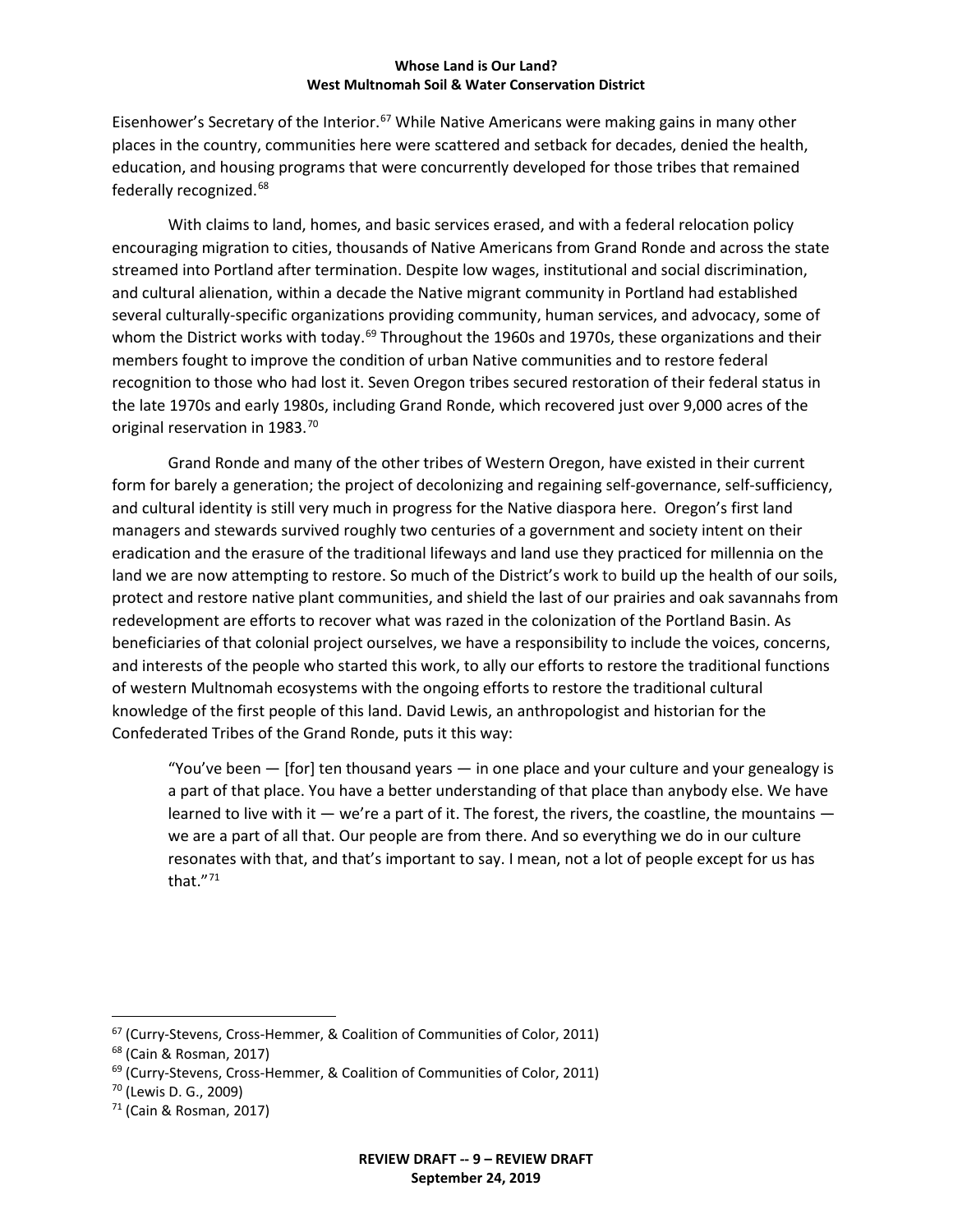## Alien Land Laws and the Elimination of Asian-American Agriculture

During the early 1900s, Multnomah County and the Portland Basin played host to a thriving community of Asian-American agriculturalists. Japanese-American farming communities sprung up in Montavilla, Troutdale, Gresham, and Hood River around 1900, and by 1920 Japanese farms were responsible for 90 percent of strawberries, 50 percent of raspberries, and 60 percent of vegetables grown in the region.<sup>[72](#page-10-0)</sup> Guild's Lake, which once lay at the foot of where Montgomery Park stands today, was also home to a small community of Chinese-Americans who gardened and raised hogs in the marshy soils of the lake shore.<sup>[73](#page-10-1)</sup> In the footprint of what is now Providence Park, small-scale Chinese vegetable gardens and markets on Tanner Creek covered 20 acres around the turn of the 20<sup>th</sup> century. Since Chinese Exclusion laws were still in effect at the time, many of these vegetable farmers lived in structures they built on the lands they were farming.<sup>[74](#page-10-2)</sup>

Walter Pierce, Oregon's  $17<sup>th</sup>$  governor and a card-carrying member of the Ku Klux Klan (KKK), signed the first Alien Land Law in 1923, which forbade any immigrants from owning land in their own names, targeting the growing community of Japanese and Chinese farmers and ranchers.<sup>[75](#page-10-3)</sup> After his term as governor, Pierce would later advocate for the deportation of all Americans of Japanese descent and a ban on their residency after World War II (WWII).<sup>[76](#page-10-4)</sup> Portland's longest serving mayor, George Baker, has also been noted for his ties to the KKK<sup>[77](#page-10-5)</sup>. Many Japanese farmers skirted the law by listing their American-born children as the property owners, only to be forced to sell or abandon their properties as the Japanese internment policies of WWII were implemented in 1941. While some Japanese farmers were able to find neighbors and friends to care for their land while they were interned, more than 85% of Japanese-owned land was leased or sold by the Farm Security Administration, a federal agency tasked with preserving agricultural productivity on Japanese-owned farms during the war.<sup>[78](#page-10-6)</sup> In 1945, anticipating the return of interned Japanese agriculturalists and seeking to retain the profitable land they had been forced to give up, the Oregon legislature passed an even stricter Alien Land Law, prohibiting Japanese people not only from purchasing agricultural land, but from leasing, working on, or simply living in a home on such a property. Grange associations around Portland, most notably in Hood River, served as hubs for organizing in favor of alien land laws and the protection of white farmers.<sup>[79](#page-10-7)</sup>

After the war, the Japanese American Citizens League brought a case before the Oregon Supreme Court alleging that the alien land laws violated the 14<sup>th</sup> Amendment. In 1949, they won their case and the legislature repealed the laws shortly afterwards.<sup>[80](#page-10-8)</sup> Despite the fact that Japanese-Americans won back many of their rights and legal entitlements after the war, they were largely unable to buy back their farms. Land that was sold at a fraction of the value built by interned Japanese-American families had skyrocketed in value by the time they were freed. Families returning from

- <span id="page-10-1"></span><sup>73</sup> (Tucker, 2005)
- <span id="page-10-2"></span><sup>74</sup> (Reang, 2016)
- <span id="page-10-3"></span><sup>75</sup> (Streckert, 2017)
- <span id="page-10-4"></span><sup>76</sup> (Buck, 1999)
- <span id="page-10-5"></span><sup>77</sup> (Streckert, 2017)
- <span id="page-10-6"></span><sup>78</sup> (Buck, 1999)
- <span id="page-10-7"></span><sup>79</sup> (Buck, 1999)
- <span id="page-10-8"></span><sup>80</sup> (Buck, 1999)

<span id="page-10-0"></span> <sup>72</sup> (Azuma, 1993)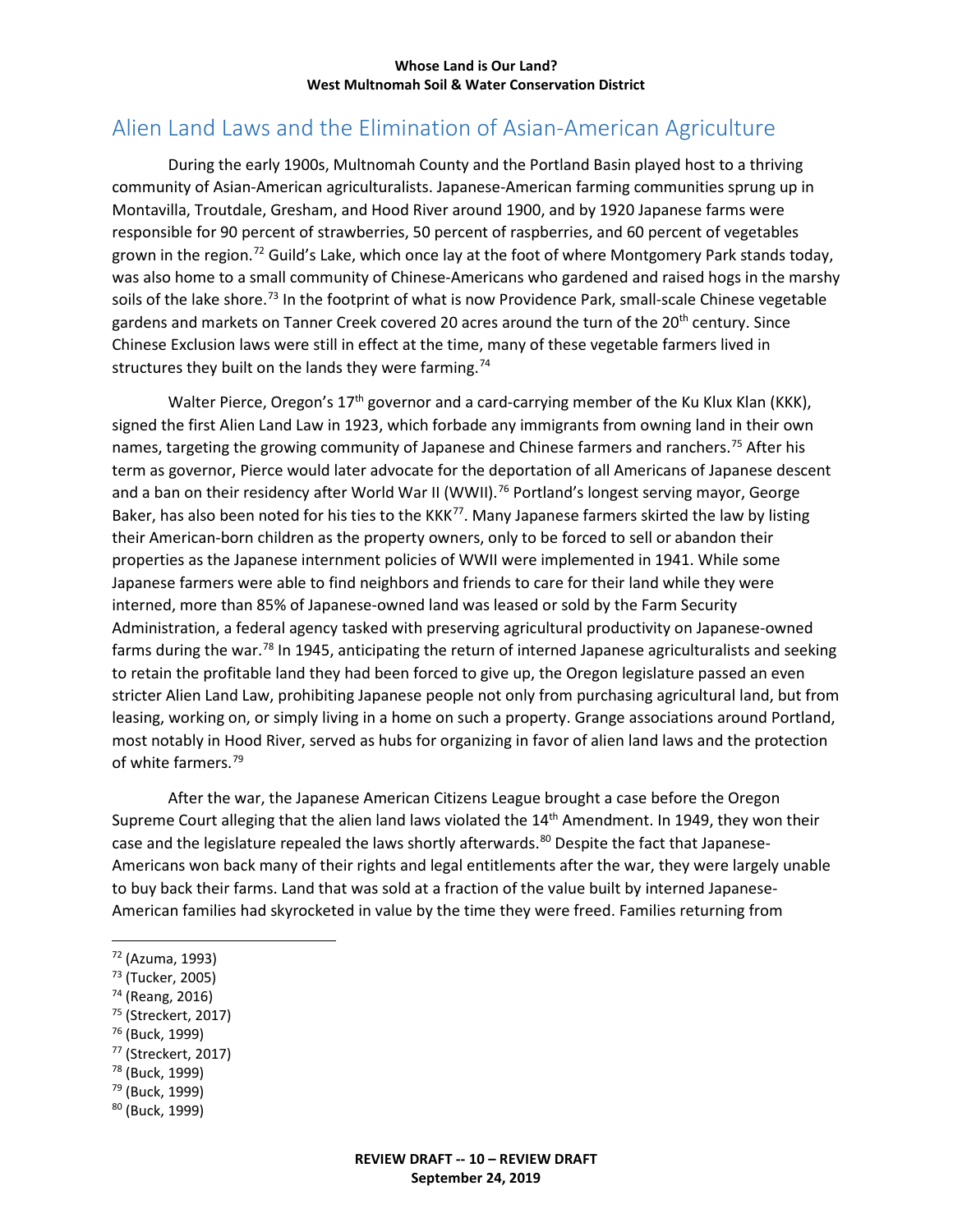internment camps were encouraged to leave the Western states entirely, and those that stayed were largely unable to return to their lands.<sup>[81](#page-11-0)</sup> Japanese-American communities were able to win many civil rights victories following World War II; however, Oregon's state government was successful in virtually eliminating the competition white farmers faced from Asian-American agriculturalists, while ensuring that the region's most valuable farmland returned to white ownership.

## Redlining, Urban Renewal, and Racial Exclusion in 20th Century Multnomah County

The Public Works Administration (PWA), the Federal Housing Administration (FHA), and the Home Owner's Loan Corporation (HOLC), New Deal agencies tasked with creating housing opportunities and raising homeownership rates, were instrumental in creating the patterns of spatial segregation that persist into the present day. As the PWA built public housing projects, the FHA provided funding to builders and developers for subdivisions and other large housing projects, and HOLC insured mortgages lenders made to prospective homeowners, they operated what scholar Richard Rothstein calls a "state-sponsored system of segregation".<sup>[82](#page-11-1)</sup> The PWA created racially segregated public housing in neighborhoods that, in many cases, had been integrated prior to their intervention. The FHA worked with banks across the country to make low-interest loans to housing developers, provided that homes in their suburbs not be sold to black families.<sup>[83](#page-11-2)</sup> HOLC collaborated with the FHA to map and define the riskiness of lending to builders and homeowners in residential neighborhoods; if one black household lived within a neighborhood's borders, or if restrictions on black movement into the neighborhood were on the verge of expiration, HOLC would downgrade the neighborhood's rating and choke off lending to the area.<sup>[84](#page-11-3)</sup> The maps these agencies created color-coded neighborhoods by their ratings, and thanks to these mechanisms, households of people of color could only secure housing in the lowest grade of "redlined" neighborhoods.<sup>[85](#page-11-4)</sup> The FHA justified its actions by claiming that home values in these communities, and therefore the integrity of its loans, would be threatened with decline if black residents bought homes in and around these neighborhoods. It's important to note that this claim was not based in any study, data, or factual evidence of any kind; in fact, black homebuyers ended up raising property values in their neighborhoods because, with limited choices, they were simply willing to pay more for the same home.<sup>[86](#page-11-5)</sup> Similar forces have acted on rural black farmers across the country; the United States Department of Agriculture implemented discriminatory lending through the 20<sup>th</sup> century, deteriorating black-owned and managed farmland from over 40 million acres in 1920<sup>[87](#page-11-6)</sup> to 4.2 million in 2017<sup>88</sup>. Today in Oregon, only 8,450 acres of farmland are managed by a black principal producer<sup>89</sup>.

In Portland's spring of 1948, a devastating Columbia River flood struck Vanport, the massive integrated housing project that the Kaiser Company had built for its shipyard employees, many of whom

<span id="page-11-0"></span> <sup>81</sup> (Buck, 1999)

<span id="page-11-1"></span><sup>82</sup> (Rothstein, A 'Forgotten History' Of How The U.S. Government Segregated America, 2017)

<span id="page-11-2"></span><sup>83</sup> (National Public Radio, 2015)

<span id="page-11-3"></span><sup>84</sup> (Smith, 2018)

<span id="page-11-4"></span><sup>85</sup> (Robert K. Nelson, 2019)

<span id="page-11-5"></span><sup>86</sup> (Rothstein, A 'Forgotten History' Of How The U.S. Government Segregated America, 2017)

<span id="page-11-6"></span><sup>87</sup> (Penniman, 2017)

<span id="page-11-7"></span><sup>88 (</sup>US Dept. of Agriculture, Table 62. Selected Farm Characteristics by Race of Principal Producers: 2017, 2017)

<span id="page-11-8"></span><sup>89 (</sup>US Dept. of Agriculture, Table 51. Black or African American Producers: 2017, 2017)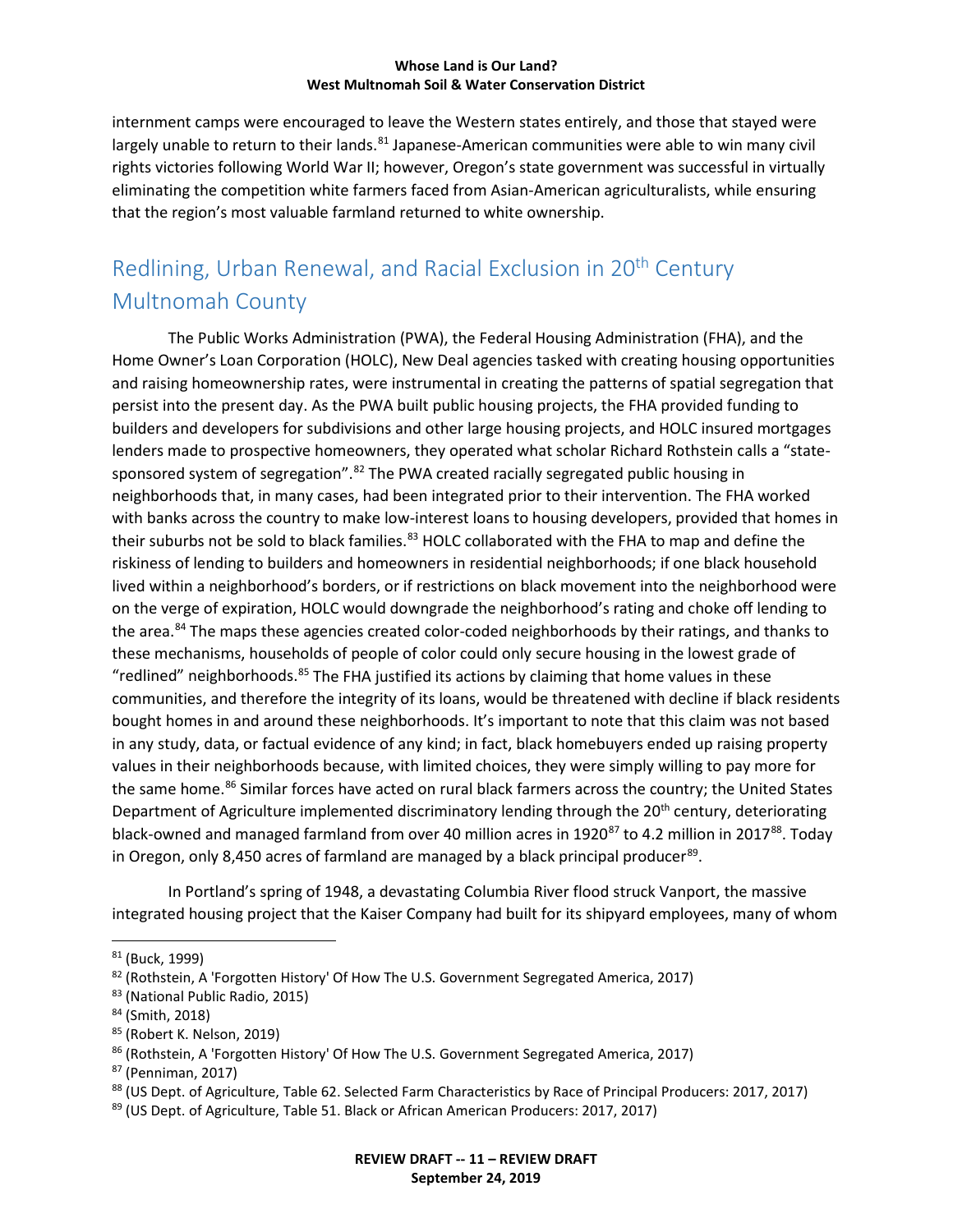had moved with their families from across the country just a few years earlier.<sup>[90](#page-12-0)</sup> At this time the Oregon Real Estate Board (OREB) explicitly prohibited realtors or bankers from lending to black or Asian people who sought to live in white neighborhoods;<sup>[91](#page-12-1)</sup> since only these neighborhoods were eligible for federallyinsured loans in the first place, this was functionally a prohibition on lending to racial minorities at all. In 1950, OREB's code of ethics was amended (as mandated by Supreme Court decision *Shelley v. Kraemer*) to remove the explicitly racist language. However, the code still required realtors to refrain from "introducing into a neighborhood a character of property or use which will clearly be detrimental to property values in that neighborhood",<sup>[92](#page-12-2)</sup> dog-whistling that realtors were still expected to implement discriminatory and segregationist housing practices. When Vanport flooded then, non-white families whose homes had been washed away had next to nowhere to go: the residents of the city's most diverse and integrated community were displaced into Albina, Guild's Lake, or out of the city entirely.<sup>[93](#page-12-3)</sup>

At the same time, homeowners, neighborhood associations, and real estate agents were cooperating to install racially restrictive covenants that governed properties across the city. These covenants prohibited land's sale to or use by racial and ethnic minorities (with the exception of domestic servants) for several decades, and could be applied to entire neighborhoods as well as to individual plots.<sup>[94](#page-12-4)</sup> Racial covenants have been found in property titles in several neighborhoods in our District, including Palatine Hill, the West/Sylvan Highlands, and Slavin's Addition in Hillsdale.<sup>[95](#page-12-5)</sup> While these covenants proved difficult to enforce in the case of a serious legal challenge, they were nonetheless effective in securing commitments from neighboring landowners to maintain their all-white neighborhoods and communities in the interest of their property values.<sup>[96](#page-12-6)</sup> In this way, the real estate community created a self-fulfilling prophecy of sorts: if the simple presence of a single non-white household in a neighborhood could downgrade the area's rating and the values of the property around it, and if already prosperous neighborhoods were assisted and encouraged to band together to protect one another's property values from these "adverse influences", then the segregation of communities of color into already sub-standard areas of the city was the inevitable result. This served to reinforce the pre-existing belief in Portland's real estate community that the homes, buildings, and properties in non-white neighborhoods were substandard and undesirable,<sup>[97](#page-12-7)</sup> a belief that would prove to have repercussions for residents of these neighborhoods for the remainder of the century.

Redlining and predatory lending in historically black neighborhoods continued to impact these communities as the 20<sup>th</sup> century came to a close. The 1990 Oregonian expose "Blueprint for a Slum" found that major mortgage lenders continued to refuse loans to residents in historically redlined neighborhoods like Albina, forcing would-be homeowners to turn to high-risk lenders.<sup>[98](#page-12-8)</sup> Dominion Capital, a mortgage lender focusing on North and Northeast Portland, was reprimanded by the state attorney general in 1987 for intentionally deceiving buyers and investors to arrange risky loans on homes for more than the properties were worth. However, by 1990, they'd made another 90 similar

<span id="page-12-1"></span><sup>91</sup> (Hare, 2018)

- <span id="page-12-3"></span><sup>93</sup> (Hare, 2018)
- <span id="page-12-4"></span><sup>94</sup> (Smith, 2018)

- <span id="page-12-6"></span><sup>96</sup> (Smith, 2018)
- <span id="page-12-7"></span><sup>97</sup> (Smith, 2018)

<span id="page-12-0"></span> <sup>90</sup> (Abbott, 2019)

<span id="page-12-2"></span><sup>92</sup> (Boards, 1956)

<span id="page-12-5"></span><sup>95 (</sup>Portland Bureau of Planning and Sustainability & Smith, 2019)

<span id="page-12-8"></span><sup>98</sup> (Hare, 2018)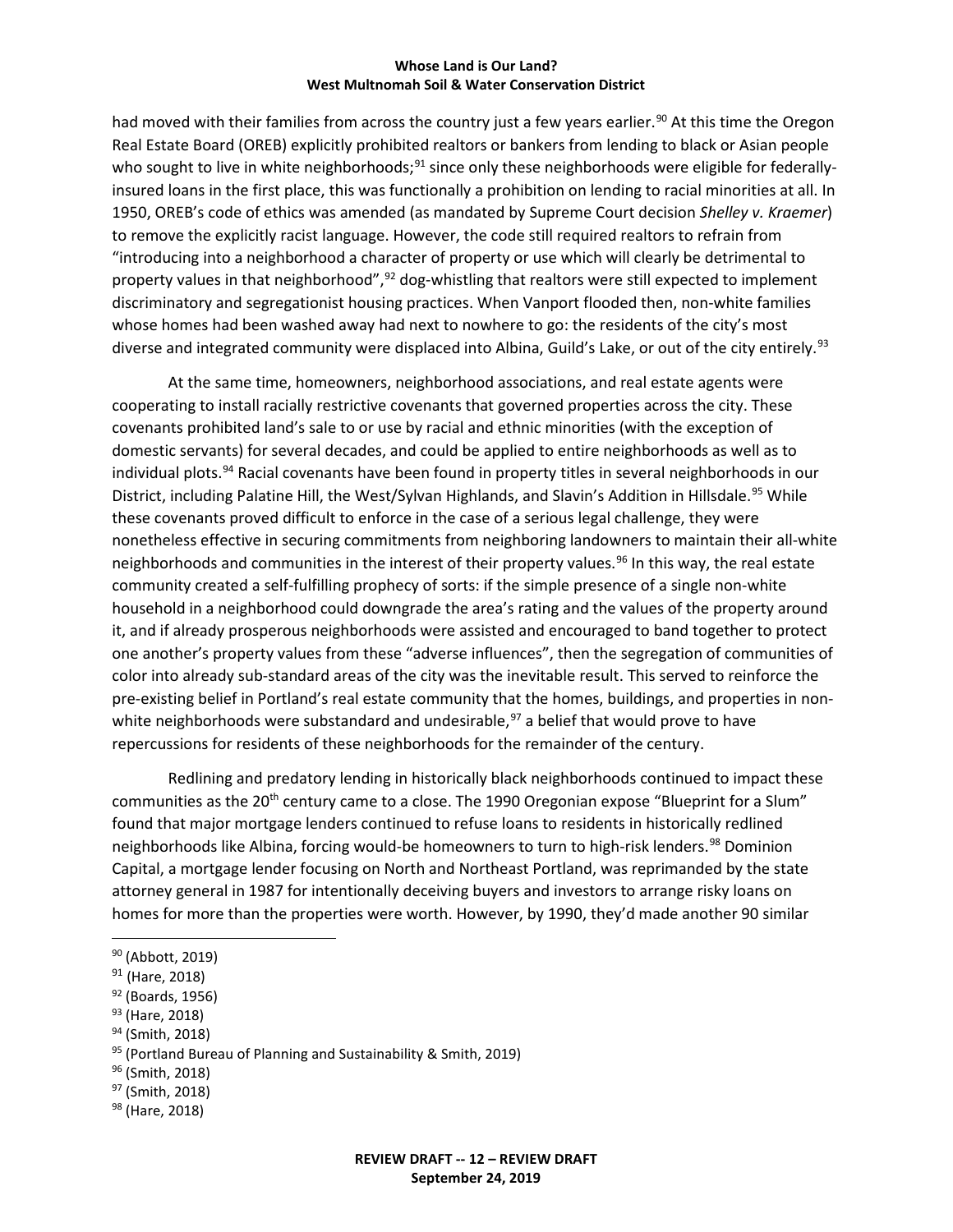deals and faced no further repercussions from the state.<sup>[99](#page-13-0)</sup> While the Fair Housing Act of 1968 had ostensibly freed non-white households to buy homes in whatever neighborhood they chose, the properties were no longer affordable for families of color who'd been denied the three decades to build wealth and equity as a homeowner that their white counterparts had enjoyed.<sup>[100](#page-13-1)</sup>

After forcing black residents into tightly restricted segments of the city throughout the better half of the 20<sup>th</sup> century, cities across America proceeded to undertake "urban renewal" projects sited in non-white residential neighborhoods in the 1950s, 60s, and 70s, with powerful urban planners like Robert Moses at the helm. Moses, a fixture in New York City government, pioneered a new style of carcentric urban planning for the post-war era, helping to shuttle cars to and from the growing suburbs and putting returning soldiers to work on these massive infrastructure projects.<sup>[101](#page-13-2)</sup> By 1956, the Federal Highway Act was offering to cover 90% of expenses for cities to undertake major highway construction, and city planners found that these funds could also be put to use for "urban renewal" by locating these projects in areas of "blight": the segregated and struggling neighborhoods into which black and immigrant families had been relegated for decades.<sup>[102](#page-13-3)</sup> Back in 1943, Multnomah County hired Moses to create a roadmap for Portland's city development. While many of his lofty proposals, such as a \$10 million sewage system and a 24-block civic center downtown, were passed over due to a lack of funding, City and County officials were able to implement his vision for the I-5/I-405 highway system encircling downtown,[103](#page-13-4) which eliminated 125 black-owned homes when it was constructed in 1956. The construction of the Veterans Memorial Coliseum, now the Moda Center, claimed another 476.[104](#page-13-5) In 1962, the Portland Development Commission ruled that the Albina neighborhood was "a worthless slum", and in the interest of protecting the surrounding neighborhoods, resolved to have it eliminated.<sup>[105](#page-13-6)</sup> Nearby, Legacy Emanuel Hospital was hoping to expand its campus, and the Development Commission saw an opportunity to clear 55 acres of "worthless" black-owned homes and businesses.<sup>[106](#page-13-7)</sup> The City planned the hospital's expansion for 10 years before they informed homeowners their homes would be demolished. Homeowners were then given 90 days and a flat rate of \$15,000 (well below market value) to vacate the 300 homes that were destroyed.<sup>[107](#page-13-8)</sup> The City held just one public meeting before approving the plans, which proceeded virtually unchanged.<sup>[108](#page-13-9)</sup> The devastating economic and social impacts that these policies and programs had on Portland's communities of color were not accidental or coincidental; they were the result of intentional decisions on the part of our officials over the course of the century to devalue, disenfranchise, and disintegrate the wealth and well-being of these communities. When asked in 1977 about the displacement of poor residents of color caused by a freeway expansion like the ones he'd encouraged across the country, Moses responded,

"Let's be sensible. How do you visualize the area that we cleared out for the Fordham expansion downtown? They needed the space. Now I ask you, what was that neighborhood? It was a

- <span id="page-13-4"></span><sup>103</sup> (Perry, 2017)
- <span id="page-13-5"></span><sup>104</sup> (Hare, 2018)
- <span id="page-13-6"></span><sup>105</sup> (Hare, 2018)
- <span id="page-13-7"></span><sup>106</sup> (Parks, 2012)
- <span id="page-13-8"></span><sup>107</sup> (Hare, 2018)
- <span id="page-13-9"></span><sup>108</sup> (Parks, 2012)

<span id="page-13-0"></span> <sup>99</sup> (Lane & Mayes, 1990)

<span id="page-13-1"></span><sup>100</sup> (Rothstein, A 'Forgotten History' Of How The U.S. Government Segregated America, 2017)

<span id="page-13-2"></span><sup>101</sup> (Sarachan, 2013)

<span id="page-13-3"></span><sup>102</sup> (Semuels, 2016)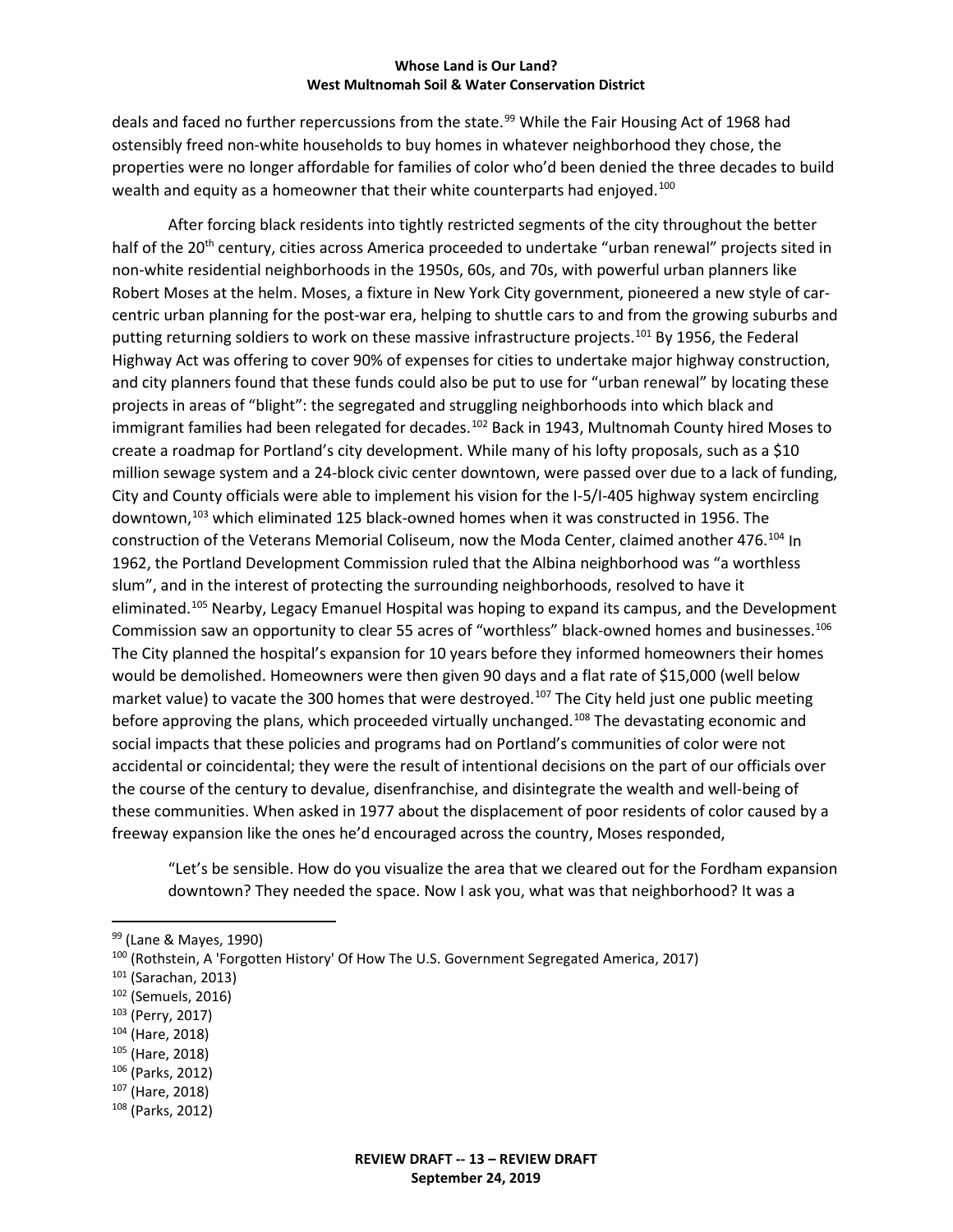Puerto Rican slum. Do you remember it? Yeah, well I lived there for many years and it was the worst slum in New York. And you want to leave it there?"<sup>[109](#page-14-0)</sup>

### Land, Environment, and Justice in the District Today

Perhaps unsurprisingly, the last two centuries spent removing land and homes from the hands of people of color have left an indelible mark on patterns of landownership, residence, and wealth in western Multnomah County. The black homeownership rate in the City of Portland has declined 18.5 points (46.9% to 28.4%) since 1970. Black households added in that time period overwhelmingly rent at a ratio that for every 8.24 renters there is only 1 homeowner.<sup>[110](#page-14-1)</sup> Only Asian households have been found to own their homes at approximately equal rates to those of white households in Portland since 2000. It's important to recognize here that the aggregation of Asian households into a single statistic hides the disparity between East Asian households and South or Southeast Asian households; only Chinese and Vietnamese households were found to exceed the white homeownership rate in 2010, while South and Southeast Asian households were significantly more likely to rent.<sup>[111](#page-14-2)</sup> While economic pressures have driven down the homeownership rate for everyone in recent years, black and indigenous people of color have seen the fastest decline and remain significantly suppressed.<sup>[112](#page-14-3)</sup> The implications of this gap for wealth and equity outcomes now and into the future are concerning. Homeownership is the most common way that Americans build wealth, and whether or not someone's parents owned a home remains a significant predictor of whether that person will own a home themselves.<sup>[113](#page-14-4)</sup> When this interruption of the intergenerational transfer of homeownership is exacerbated by racial income gaps and the housing market crash of the Great Recession, the result is a black homeownership rate that has not substantially changed since housing discrimination became illegal in 1968,<sup>[114](#page-14-5)</sup> not to mention average net worths for black and Latinx individuals that barely clear one tenth of the white average.<sup>[115](#page-14-6)</sup>

Even when renting in our District, western Multnomah residents of color still face substantial (and illegal) racial discrimination in their search for housing to this day. A 2010 audit conducted by the Fair Housing Council and the Portland Housing Bureau (PHB) found that, in 64% of cases they tested, landlords and leasing agents discriminated against potential black and/or Latinx tenants, asking for higher rent, deposits, and additional fees, and denying access to applications, special offers, or desirable units. Cases in which the PHB identified discrimination were concentrated on the West side, in our District, meaning the rates are most likely even higher here.<sup>[116](#page-14-7)</sup>

Neighborhoods we frequently work in and whose residents access our services, such as Dunthorpe, Hewett, and Skyline, appear as white-only neighborhoods on redlining maps from 1935- 1940. In fact, if you walked just one block west or south of the District's office in Montgomery Park,

<span id="page-14-0"></span> <sup>109</sup> (Sarachan, 2013)

<span id="page-14-1"></span><sup>110</sup> (Cusack, 2019)

<span id="page-14-2"></span><sup>111</sup> (Asian Americans Advancing Justice, 2015)

<span id="page-14-3"></span><sup>112</sup> (Jaquiss, 2019)

<span id="page-14-4"></span><sup>113</sup> (Choi, Zhu, & Goodman, 2018)

<span id="page-14-5"></span><sup>114</sup> (Singletary, 2018)

<span id="page-14-6"></span><sup>115</sup> (Jan, 2017)

<span id="page-14-7"></span> $116$  (Hannah-Jones, Portland housing audit finds discrimination in 64 percent of tests; city has yet to act against landlords, 2011)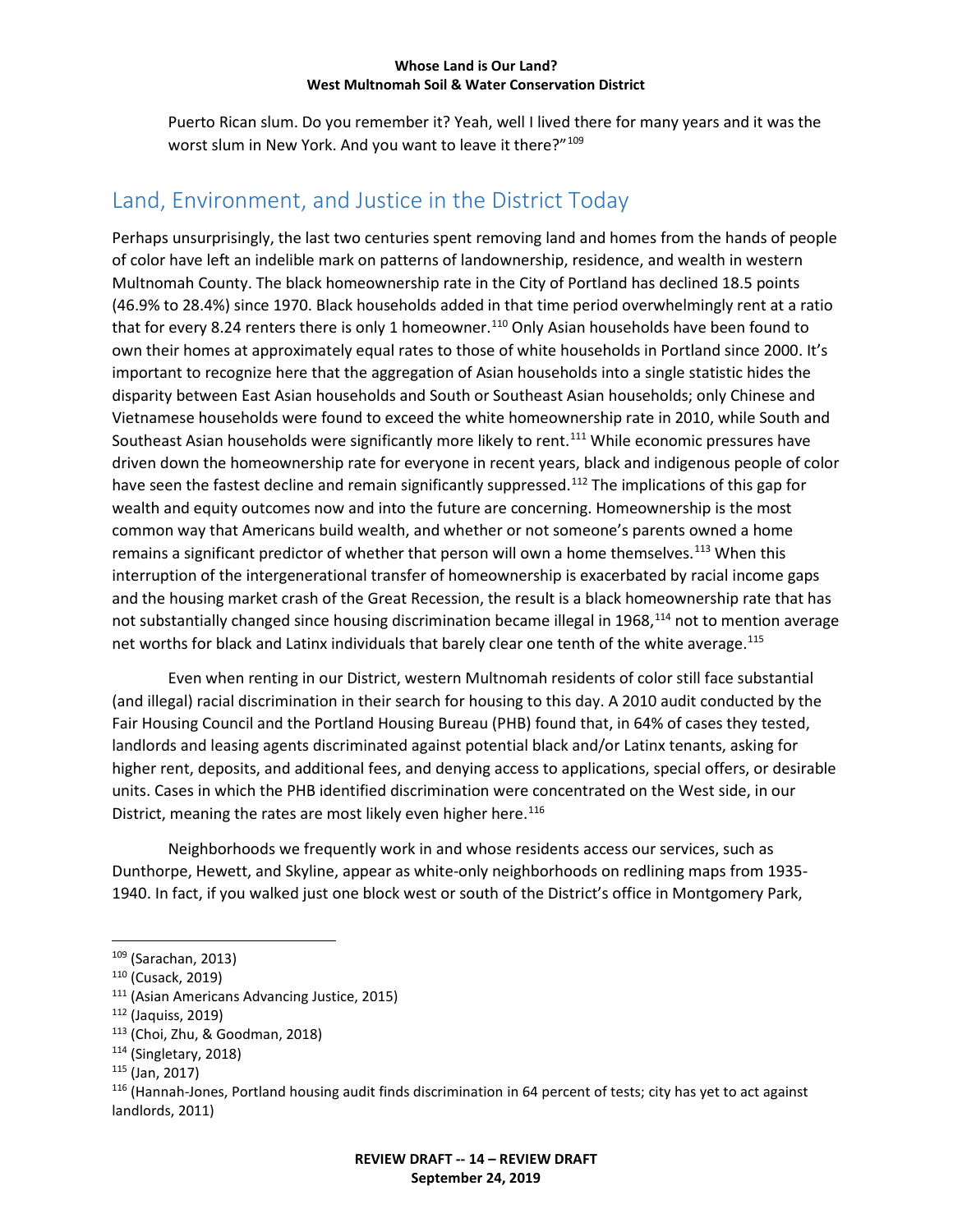you'd be standing on land that members of "subversive races", as HOLC put it, would not have been permitted to own or reside on.<sup>[117](#page-15-0)</sup> According to our own Annual Report for 2018, the District completed just one project on a property where a non-white family could have lived or owned land prior to 1950. Knowing what we know now about how wealth, and therefore the capacity to own property, are transferred within families from generation to generation, it shouldn't be a shock that these patterns in our own work with landowners mirror the patterns of racial segregation that have persisted in this city for the last century. As an organization that has decided to prioritize equity and environmental justice in its work, however, we must consider this as a call to action and start to break this cycle.

This conversation about equity outcomes would be incomplete without a discussion of environmental justice. While equity is the condition in which one's identity cannot predict one's outcomes, environmental justice is achieved when one's identity does not predict one's degree of protection from environmental hazards or one's ability to participate in the decisions that determine whether the places they live, work, and play will be safe and healthy.<sup>[118](#page-15-1)</sup> The displacement of communities of color from properties and neighborhoods with good access to green space has tangible and inequitable impacts. Exposure to natural spaces has been shown to improve both mental health and physical well-being; surgery patients whose windows overlook green space have even been shown to recover more quickly. Moreover, these benefits increase as green spaces achieve greater biodiversity.<sup>[119](#page-15-2)</sup> Access to agriculture and food gardens is limited in more urban areas of our District; we have just one community garden in which plots are available to the public between Cornell Road and Stadium Freeway.<sup>[120](#page-15-3)</sup> Community gardens and urban agriculture have the potential to provide not only an opportunity to reap the benefits of contact with natural spaces, but improved access to nutritious food, fruits and vegetables in particular. When these spaces are distributed inequitably, communities in the urban center have impaired access to these benefits. As an example, let's consider Forest Park, one of the country's largest urban forests: while one can safely walk into the park via multiple trailheads in the upscale neighborhood west of the District's office, most other park entrances either require a car or heavily favor those who drive. Transit access is nonexistent on Cornell Road and Skyline Boulevard, and Highway 30 separates transit stops from the park entrances extending north along the river.<sup>[121](#page-15-4)</sup> While Forest Park is public to anyone who can get there, our city could be doing more to turn that "anyone" into "everyone".

Throughout the Portland Metro area, but particularly in our District, the place a person lives also determines their exposure to environmental hazards and degradation. Air quality, water quality, and proximity to industrial sites all vary widely from neighborhood to neighborhood. The industrial sanctuaries that replaced homes from Guild's Lake to Linnton and from Albina to St. John's are also home to many of the Potentially Responsible Parties (PRPs) for pollution so severe that our 10-mile stretch of the Willamette River earned a Superfund site designation in 2000.<sup>[122](#page-15-5)</sup> These PRPs released a range of toxic pollutants into the Willamette River throughout the 20<sup>th</sup> century, pollutants that sank into the sediment on the river bottom. Any creature that subsists on resident (non-migratory) fish, from

<span id="page-15-0"></span> <sup>117</sup> (Robert K. Nelson, 2019)

<span id="page-15-1"></span><sup>118</sup> (EPA, 2019)

<span id="page-15-2"></span><sup>119</sup> (Dearborn & Kark, 2009)

<span id="page-15-3"></span><sup>120</sup> (Multnomah County, 2019)

<span id="page-15-4"></span> $121$  (Conservancy, 2019)

<span id="page-15-5"></span><sup>122</sup> (Profita, 2015)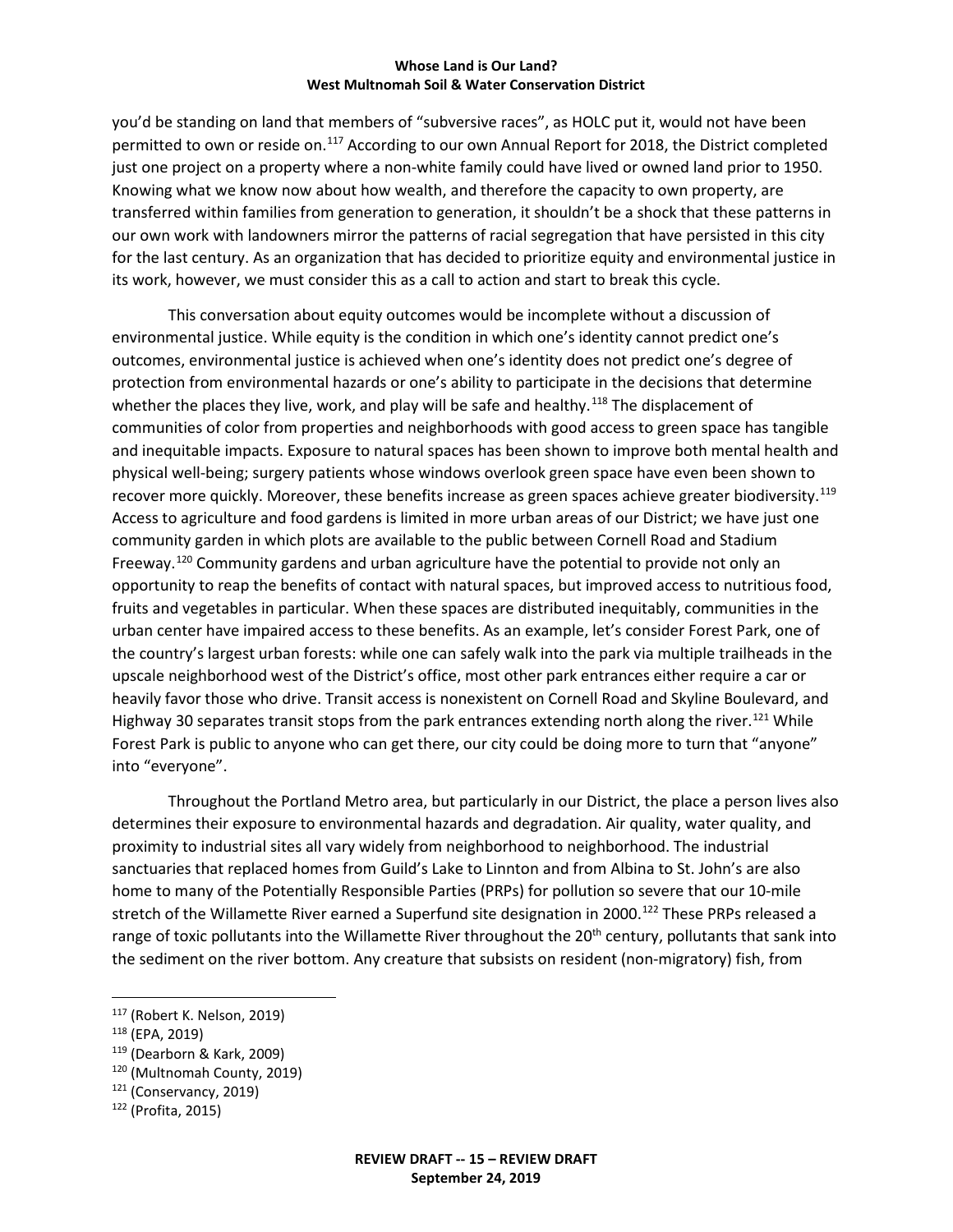osprey to otters to humans, faces severe health impacts, including a significant increase in the risk of cancer for humans.<sup>[123](#page-16-0)</sup> While fish advisories are posted at sites like Cathedral Park warning against eating resident fish, community members who work closely with houseless residents remain concerned that word hasn't reached people on the margins who rely on the fish for food security.<sup>[124](#page-16-1)</sup>

These riverfront neighborhoods are also the most exposed to the rapidly growing hazards associated with Portland's fossil fuel industry. While there are many fossil fuel companies currently operating in the Guild's Lake Industrial Sanctuary, most are just receiving and storing fuels like crude oil; only one, Zenith Energy, is exporting it.<sup>[125](#page-16-2)</sup> Zenith Energy purchased the existing terminal and its associated permits from an asphalt and diesel facility in 2017, but quickly pivoted to exporting more profitable Canadian bituminous crude oil.<sup>[126](#page-16-3)</sup> In doing so, they created the export market for this crude oil (also known as diluted bitumen, or "dilbit") virtually out of thin air. In 2017, Oregon exported only \$2,523 of dilbit, but in 2018 that figure rose to over \$71 million.<sup>[127](#page-16-4)</sup> Zenith Energy has plans to expand their capacity even further, with construction underway on new rail platforms that will effectively quadruple the number of tank cars their facility can receive at a time, dodging a City of Portland ban on new development of fossil fuel terminals by calling it a "modernization" project.<sup>[128](#page-16-5)</sup> While Zenith Energy denies that its dilbit, which contains other hazardous chemicals like benzene and hydrogen sulfide, poses any significant threat to public health in the neighborhoods through which it travels, the dilbit's manufacturer agrees with regulators that the substance is exceptionally hazardous due to its flammability and the toxicity of its fumes. $129$ 

Strong federal protections for interstate commerce by rail make it difficult for city and state officials to regulate oil-by-rail or even gather information about precisely what is coming in and out of facilities like Zenith Energy.<sup>[130](#page-16-7)</sup> At the state level, security concerns around disclosing the precise movements of hazardous materials have kept records on oil transport through the state heavily shrouded from the public eye.<sup>131</sup> Zenith Energy has also worked unusually hard to keep the details of their activities to themselves; in the summer of 2019, Zenith Energy knowingly passed false information to the Mayor's office, claiming that they had halted export activities entirely and that no crude oil was being passed through the facility. During an earlier spill response training, they successfully pressured state regulators to allow them to practice with diesel rather than tar sand crude.<sup>[132](#page-16-9)</sup> As a result, regulators and the public have no way to know what the company's response would be in a real bituminous crude spill. Zenith Energy's secrecy around what fuels and chemical solvents they are handling prevents regulators and first responders from being prepared for an emergency situation like a spill or train derailment.<sup>[133](#page-16-10)</sup> The same people and communities that were displaced to make way for

<span id="page-16-0"></span> <sup>123</sup> (Willamette Riverkeeper, 2017)

<span id="page-16-1"></span><sup>124</sup> (Taylor S. , 2019)

<span id="page-16-2"></span><sup>125</sup> (Friedman G. , 2019)

<span id="page-16-3"></span><sup>126</sup> (Friedman G. , 2019)

<span id="page-16-4"></span> $127$  (Friedman G. R., Crude oil trains increasingly travel through Portland, alarming regulators, 2019)

<span id="page-16-5"></span><sup>128</sup> (Schick, Petroleum Terminal Expands To Allow More Oil Trains Into Portland, 2019)

<span id="page-16-6"></span> $129$  (Friedman G. R., Crude oil trains increasingly travel through Portland, alarming regulators, 2019)

<span id="page-16-7"></span><sup>&</sup>lt;sup>130</sup> (Schick, How Industry Specs And A Federal Loophole Allow Railroads to Avoid Response Planning Oversight,

<sup>2014)</sup>

<span id="page-16-8"></span><sup>&</sup>lt;sup>131</sup> (Segerstrom, 2019)

<span id="page-16-9"></span><sup>132</sup> (Friedman G. R., Portland oil terminal execs gave mayor's staff false information, aide's notes indicate, 2019)

<span id="page-16-10"></span><sup>133 (</sup>Friedman G. R., Crude oil trains increasingly travel through Portland, alarming regulators, 2019)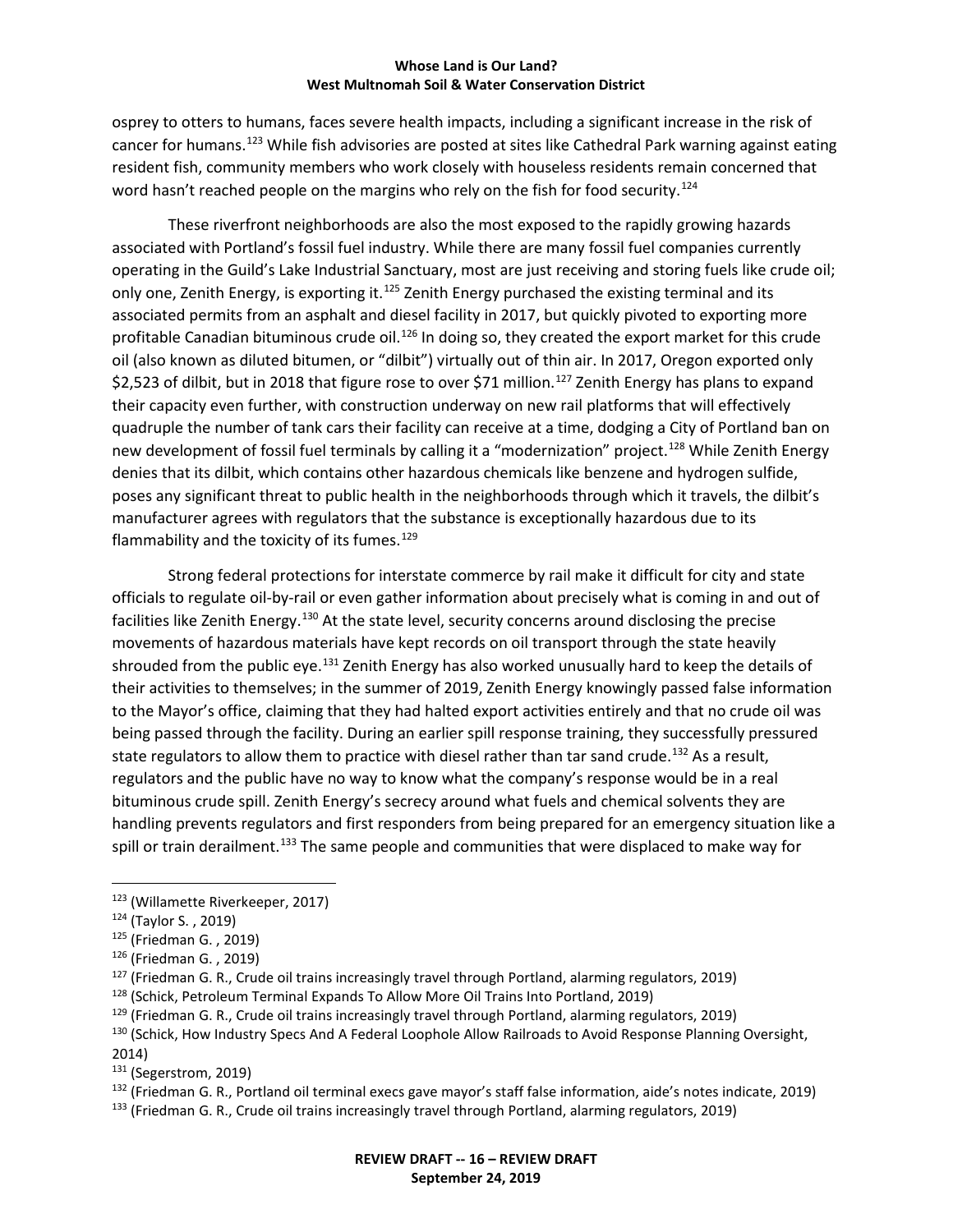industrial sanctuaries and riverfront development in the first place, in Guild's Lake, Linnton, and St. Johns, are also the most exposed to the hazards of a spill or explosion. Moreover, as Zenith Energy is the first major fossil fuel exporter out of Portland, and the first to export bituminous crude on the West Coast,[134](#page-17-0) our waterways and riverside communities are now exposed to the new hazard of a bituminous oil spill into our river system. As Zenith Energy expands its capacity, we can expect a similar expansion of risk and exposure for our natural areas and communities throughout the region.

Zenith Energy and its neighboring facilities were built on the dredge that filled in Guild's Lake, Kittredge Lake, and surrounding marshes beneath Forest Park.<sup>[135](#page-17-1)</sup> The crude oil that passes through their gates every day has to travel into the city through some of the neighborhoods that provided homes to the displaced: St. John's, Albina, and Linnton. On their way in and out of Portland, the fuels travel through some of our most critical and vulnerable ecosystems in the Gorge, the Columbia Slough, and the Willamette Valley.<sup>[136](#page-17-2)</sup> The very same human and ecological communities that were displaced and disturbed by the industrial sanctuary's "tank farms" are now experiencing the greatest exposure to the associated hazards. These communities were excluded from the decision-making process around fossil fuel transport and storage, and it's difficult for residents to even access information on the hazardous materials they're exposed to every day.

Emissions of air toxins from industrial facilities and unfiltered diesel vehicles into the air also pose risks that weigh disproportionately heavily on West Multnomah's communities of color. While smog and soot are monitored by Oregon Department of Environmental Quality, which will release an advisory to the public should parts per million cross a certain threshold, other air toxins are not regulated in the same way. Diesel pollution alone is thought to be responsible for as many as 460 premature deaths every year in our state,<sup>[137](#page-17-3)</sup> and as our neighboring states have beat us to regulation of diesel motors, their most hazardous vehicles have been put to work in Multnomah County, leaving us with the dirtiest air in the state.<sup>[138](#page-17-4)</sup> The Oregon legislature voted in the 2019 session to phase out older and more hazardous engines for all medium and heavy-duty diesel vehicles in Washington, Multnomah, and Clackamas counties, as well as to set a minimum of 80% clean equipment for any large state-funded construction projects going forward.<sup>[139](#page-17-5)</sup> While this is a step in the right direction, the phase-out will not be complete until 2029,<sup>[140](#page-17-6)</sup> and today, our rates of emission are still climbing. A national study recently showed that air pollution is largely generated by white communities and breathed in by people of color<sup>141</sup>, and it's not hard to imagine why; we've already seen the ways in which communities of color are pushed out of safer and more desirable neighborhoods and onto the margins of industrial areas, and the ways in which pollution sources like freeways are installed in the neighborhoods in which people of color already live. Trees and houseplants can be helpful in filtering air to make it safer for people to breathe, yet another avenue by which access to green space determines health outcomes. Most people would agree that one's street address should not determine one's life expectancy, but for many people

<span id="page-17-0"></span> <sup>134</sup> (Friedman G. R., Crude oil trains increasingly travel through Portland, alarming regulators, 2019)

<span id="page-17-1"></span><sup>135</sup> (Schick, How We Mapped NW Portland's 'Tank Farms', 2015)

<span id="page-17-2"></span><sup>136</sup> (Lynch, 2016)

<span id="page-17-3"></span><sup>137</sup> (Snell, 2019)

<span id="page-17-4"></span><sup>138</sup> (Multnomah County, 2019)

<span id="page-17-5"></span><sup>139</sup> (Snell, 2019)

<span id="page-17-6"></span><sup>140</sup> (Snell, 2019)

<span id="page-17-7"></span><sup>141</sup> (Snell, 2019)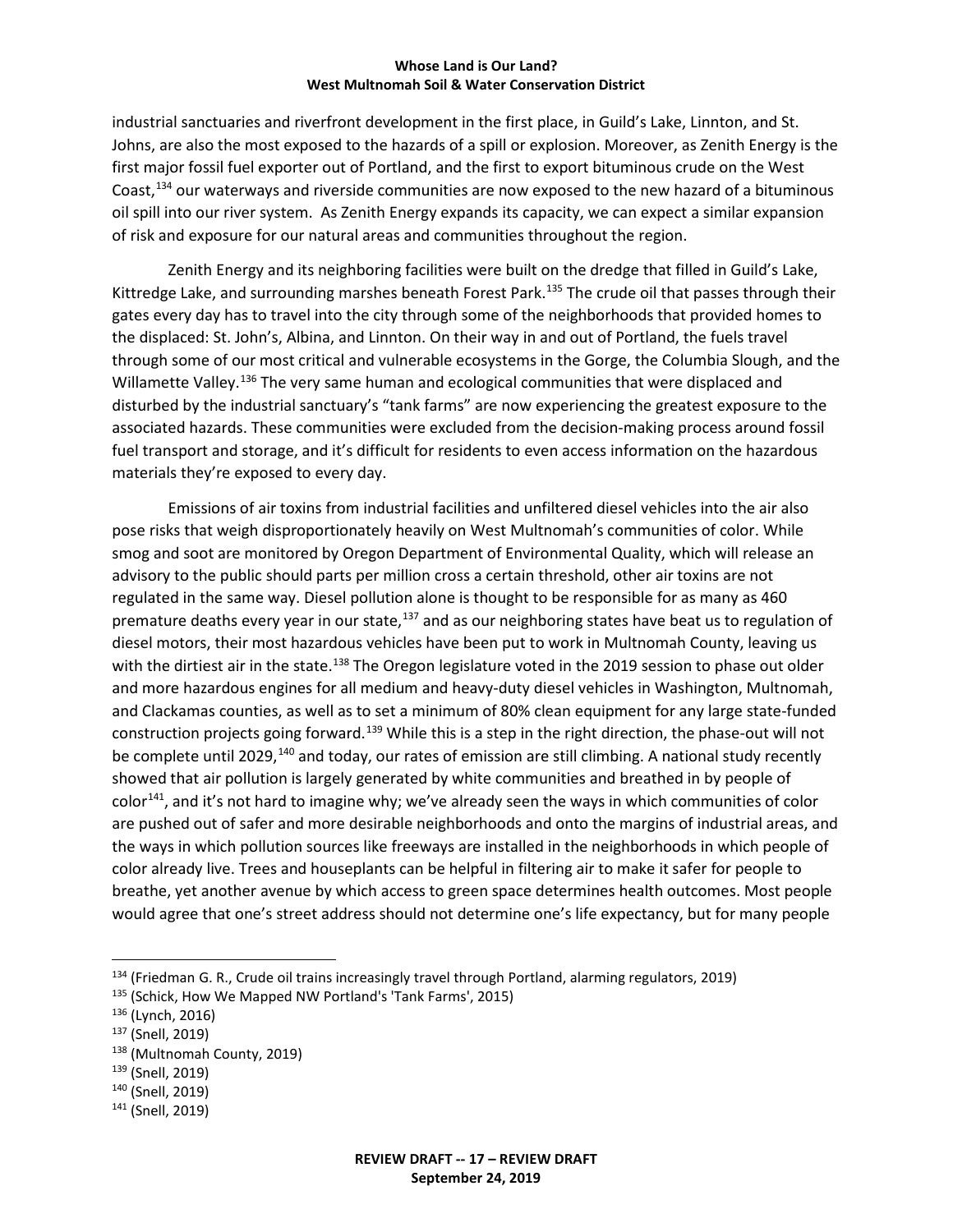in Multnomah County, it still does. Furthermore, communities are hard-pressed to advocate for themselves when so little information is circulated about the hazards they face.

West Multnomah Soil & Water Conservation District has resolved to work towards diversity, equity, and inclusion as an integral part of our conservation mission. We face significant barriers of our own in this pursuit: as an organization that primarily works with landowners, we are missing large segments of already underserved communities thanks to centuries of exclusionary policy. As an organization that is overseen by a board primarily composed of people who own land in our District, we are drawing our leadership from a pool that does not represent the diversity of communities in our District. Finally, as a government agency, we have a great deal of trust and accountability to rebuild with communities of color, who have experienced these injustices at the hands of our counterparts in government.

Similar challenges exist across the environmental sector. In a foundational 2014 study of diversity in the environmental movement, Dr. Dorceta E. Taylor found that while people of color made up 36% of the U.S. population and 29% of the science and engineering workforce, the environmental sector has a "green ceiling": of the 293 environmental non-profits, government agencies, or foundations surveyed nationwide, not a single one employed people of color at a rate exceeding 16% of their staff.<sup>[142](#page-18-0)</sup> Other researchers have been trying to get to the root of the environmental sector's whiteness for decades, but many studies have focused on participation in outdoor activities like camping, hiking, and visiting national parks. These activities skew heavily towards white participants, and these results have repeatedly been interpreted as a sign that racial and ethnic minorities lack the interest and experience in environmental issues that would lead them to seek out and prepare for a profession in this sector. In actuality, Dr. Taylor's study indicated that people of color support environmental protection at a higher rate than white people.<sup>[143](#page-18-1)</sup> There's an alternative explanation for this data: that predominantly white environmental organizations and agencies have framed and approached their work in ways that do not effectively address the concerns, experiences, and cultural context that many communities of color have around environmental issues. For example, not only are non-white visitors of many national parks exposed to exhibits and interpreters that primarily showcase the history and heritage of white Americans at the expense of more diverse stories, but they also report widespread hostility and discrimination from white visitors and park staff alike.<sup>[144](#page-18-2)</sup> We've seen the degree to which race and geography determine one's access and relationship to green space, environmental hazards, and decision-making power. Given this, is it more likely that people of color aren't invested in the effect that environmental issues have on their lives, or that some of the most pressing environmental concerns for these communities are different than those prioritized by white environmentalists, and that tackling those issues looks different?

The District now has the opportunity to step up and be a leader in our network for diversity, equity, inclusion, and justice. We are already taking meaningful steps towards these ideals by building racial equity principles into our policies, partner funding, and collaborations with other organizations. However, as we move forward in planning and envisioning the future of this organization, we have the opportunity to expand the scope of these efforts further towards restoring the access, participation, and

<span id="page-18-0"></span> <sup>142</sup> (Taylor D. E., 2014)

<span id="page-18-1"></span><sup>143</sup> (Taylor D. E., 2014)

<span id="page-18-2"></span><sup>144</sup> (Scott & Lee, 2018)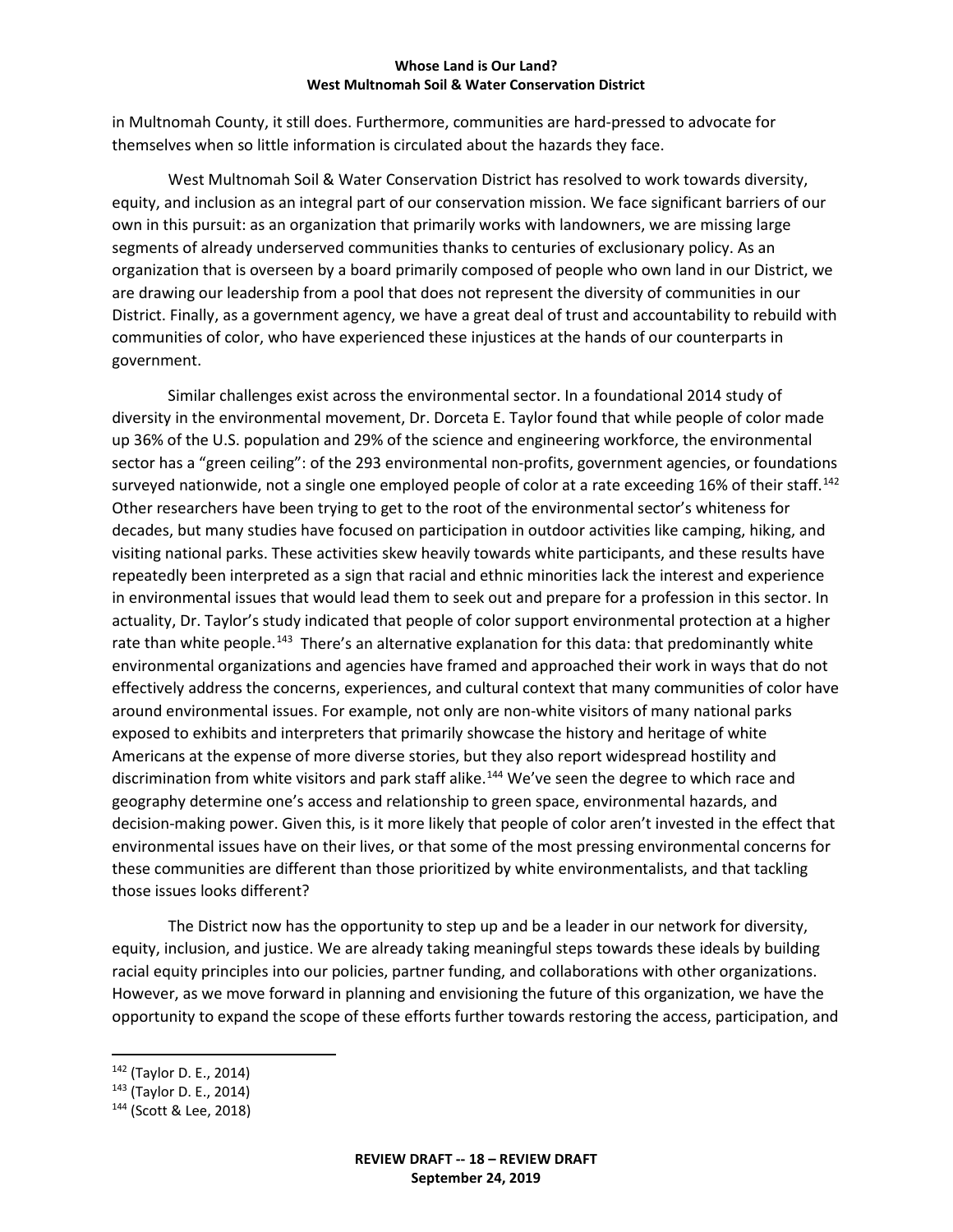power of communities of color in relationship to the lands of western Multnomah County. By recruiting and retaining a diverse community of conservationists, advocates, and environmental leaders, we can help to build a sector that recognizes that social, racial, and environmental justice are intertwined and works more effectively to achieve these goals. By creating space in our coalitions and partnerships for communities experiencing environmental injustice, we can use our position of relative power to open doors for people and priorities that have historically been underserved by organizations like ours. By amplifying the voices of communities of color in our programs, our staff, and our leadership, we will not only be helping to restore some of what has been taken from these communities, but we will be ensuring that our conservation and restoration work is better informed, more resilient, and addresses a wider range of needs for the human and ecological interests that have always co-existed on this land. For a very long time, the decisions about how land, water, wildlife, and people will be treated have been made without this District's communities of color at the table; an essential step in our equity work must be inviting these communities to have a seat at ours.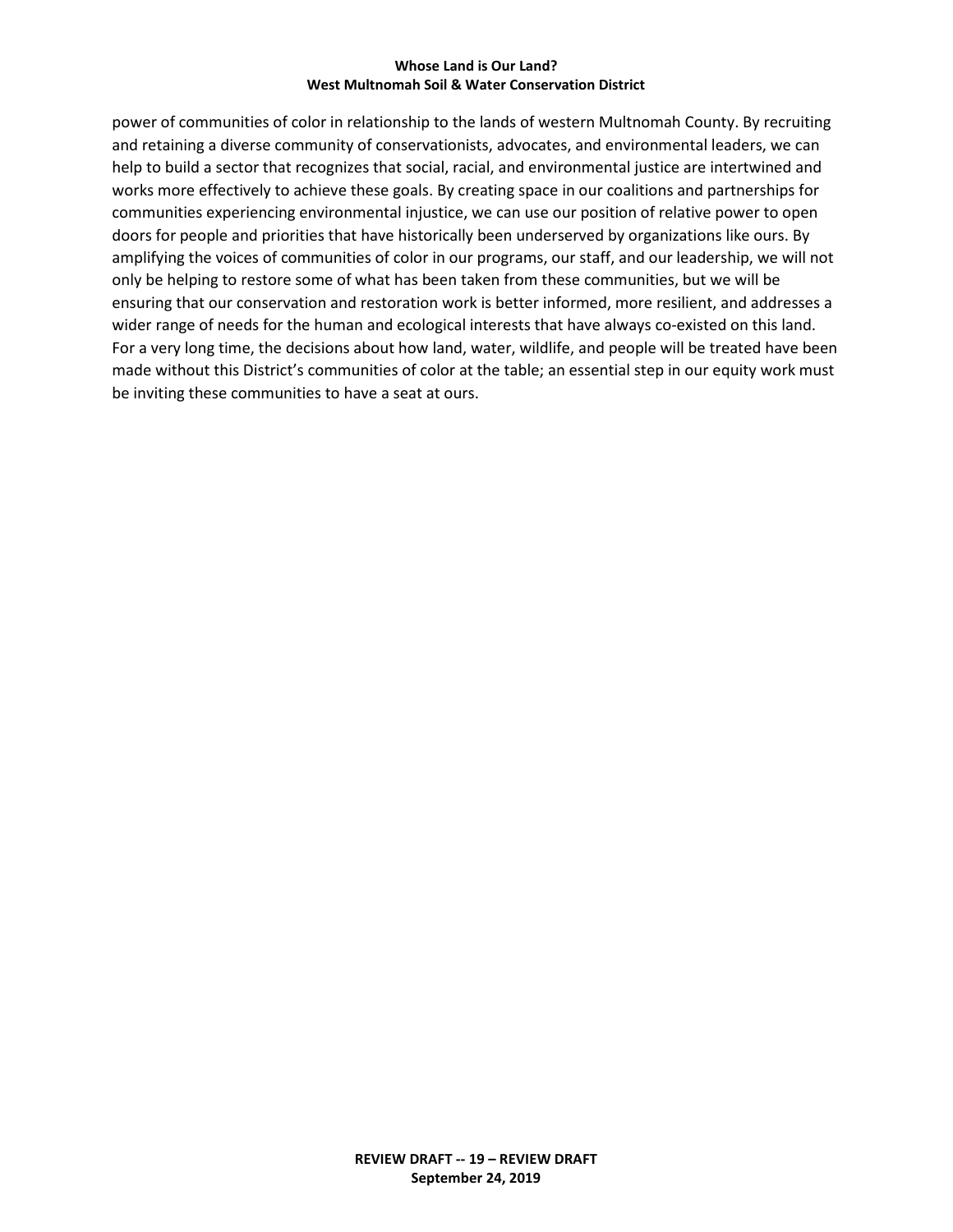## Works Cited

Abbott, C. (2019, June 6). *Vanport*. Retrieved from The Oregon Encyclopedia.

- An Act to Provide for the Allotment of Lands in Severalty to Indians on the Various Reservations (General Allotment Act or Dawes Act). (1887, February 8). *Statutes at Large 24, 388-91, NADP Document A1887*. The National Archives.
- Asian Americans Advancing Justice. (2015). *A Community of Contrasts: Asian Americans, Native Hawaiians and Pacific Islanders in the West.* Washington, D.C.: Asian Americans Advancing Justice.
- Azuma, E. (1993). Development of Japanese Farming Communities. In A. K. Lawson Fusao Inada, *In This Great Land of Freedom: The Japanese Pioneers of Oregon.* Los Angeles: Japanese American National Museum.
- Blubaugh, H. (2017, December). No law can change our blood. *Origins: Current Events in Historical Perspective*. Ohio State University.
- Boards, N. A. (1956, February). *NAREB Code of Ethics.* Retrieved from Oregon History Project.
- Boxberger, D. (2018, March 17). *Willamette Valley Treaty Commission*. Retrieved from The Oregon Encyclopedia.
- Boyd, R. (n.d.). *Disease Epidemics among Indians, 1770s-1850s* . Retrieved from The Oregon Encyclopedia.
- Boyd, R., & Zenk, H. (2019, March 8). *Portland Basin Chinookan Villages in the early 1800s*. Retrieved from The Oregon Encyclopedia.
- Buck, A. K. (1999). Alien Land Laws: The Curtailing of Japanese Agricultural Pursuits in Oregon. *Dissertations and Theses, PSU*, 1-109.
- Cain, E., & Rosman, J. (2017, March 22). Broken Treaties: An Oral History Tracing Oregon's Native Population. *Oregon Public Broadcasting*. Portland, OR, USA.
- Choi, J., Zhu, J., & Goodman, L. (2018). *Intergenerational Homeownership.* Washington, DC: Urban Institute.
- Christensen, N. (2018, January 19). UGB 101: Everything you wanted to know about the urban growth boundary, but were afraid to ask. Portland, OR: Metro.
- Confederated Tribes of Grand Ronde. (n.d.). *Trail of Tears*. Retrieved from Confederated Tribes of Grand Ronde.
- Conservancy, F. P. (2019). *Experience Forest Park.* Portland, OR.
- Curry-Stevens, A., Cross-Hemmer, A., & Coalition of Communities of Color. (2011). *The Native American Community in Multnomah County: An.* Portland, OR: Portland State University.
- Cusack, T. (2019, January 23). *1970-2017: The Depressing Decline in Black Home Ownership Rates in Oregon and City of Portland.* Retrieved from Oregon Housing Blog.

**REVIEW DRAFT -- 20 – REVIEW DRAFT September 24, 2019**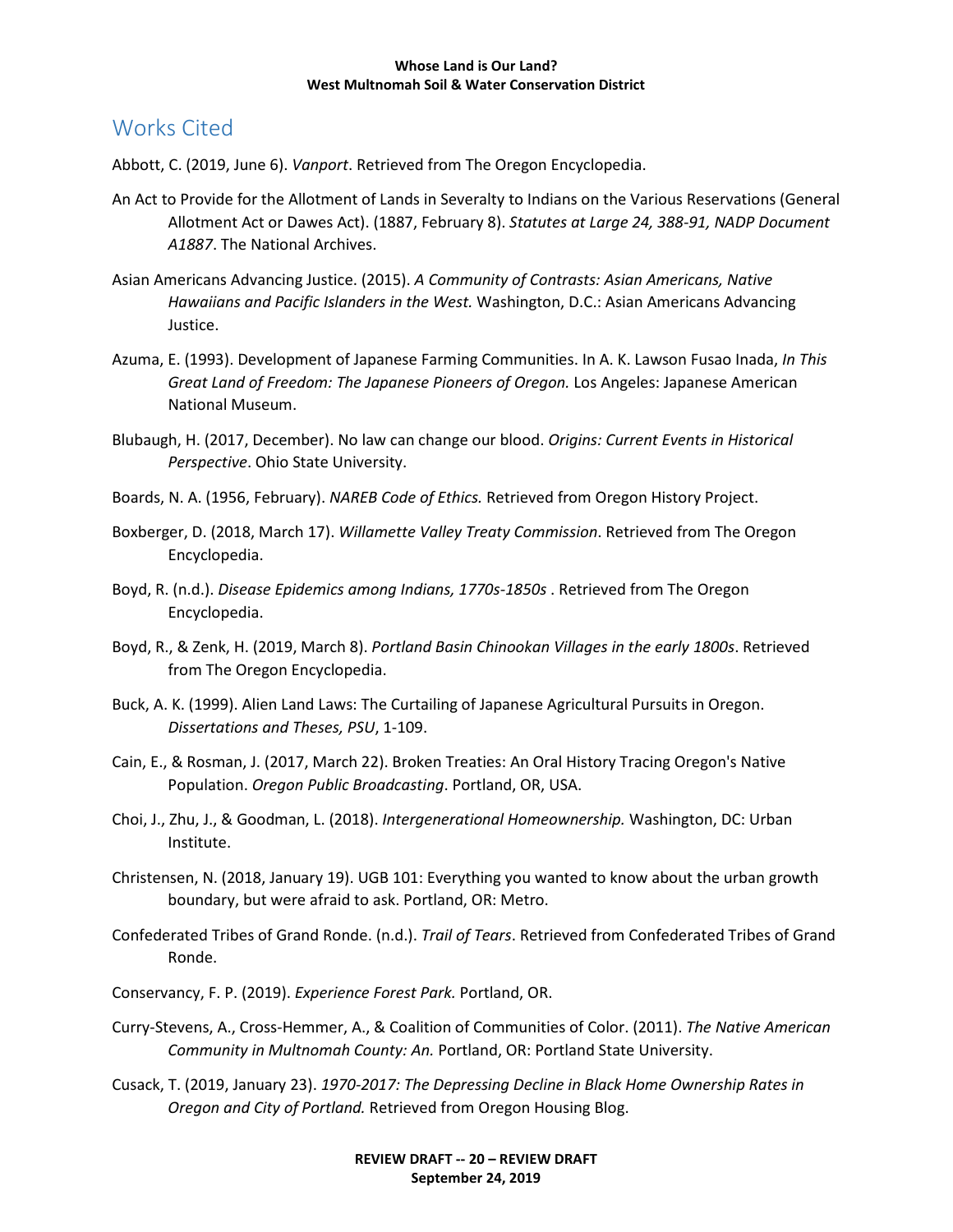- Dearborn, D. C., & Kark, S. (2009). Motivations for Conserving Urban Biodiversity. *Conservation Biology*, 432-440.
- Ellis, D. V. (1986). *Cultural resources of the proposed Sturgeon Lake restoration project and Sauvie Island, Oregon.* Portland: Willamette Associates.
- EPA. (2019). *Environmental Justice*. Retrieved from Environmental Protection Agency.
- Friedman, G. (2019, April 19). Environmentalists urge City Hall to halt crude oil exports through Portland. *The Oregonian*.
- Friedman, G. R. (2019, April 6). Crude oil trains increasingly travel through Portland, alarming regulators. *The Oregonian*.
- Friedman, G. R. (2019, August 6). Portland oil terminal execs gave mayor's staff false information, aide's notes indicate. *The Oregonian*.
- Haag, A. M. (2007). The Indian Boarding School Era and Its Continuing. *Tulsa Law Review*, 149-168.
- Hajda, Y., Boyd, R., & Zenk, H. (2019, March 8). *Multnomah (Sauvie Island Indian Village)*. Retrieved from The Oregon Encyclopedia.
- Hannah-Jones, N. (2011, May 1). In Portland's heart, 2010 Census shows diversity dwindling. *The Oregonian*.
- Hannah-Jones, N. (2011, May 10). Portland housing audit finds discrimination in 64 percent of tests; city has yet to act against landlords. *The Oregonian*.
- Hare, W. (2018, May 28). Portland's gentrification has its roots in racism. *High Country News*.
- Indian Land Tenure Foundation. (2018). American Indian History Timeline.
- Indian Land Tenure Foundation. (2019). Land Tenure History. Little Canada, Minnesota.
- Indian Land Tenure Foundation. (2019). Land Tenure Issues. Little Canada, Minnesota.
- Jan, T. (2017, September 28). White families have nearly 10 times the net worth of black families. And the gap is growing. *The Washington Post*.
- Jaquiss, N. (2019, January 27). Home Ownership Rate for Black Portlanders and Black Oregonians Has Plummeted. *Willamette Week*.
- Kentta, R. (n.d.). *A Siletz History*. Retrieved from The Confederated Tribes of Siletz Indians.
- Lane, D., & Mayes, S. (1990, September 9). Blueprint for a Slum: Consumers and state misled. *The Oregonian*.
- Lewis, D. (2019, July 10). *Confederated Tribes of Grand Ronde*. Retrieved from The Oregon Encyclopedia.
- Lewis, D. (2019, January 15). *Kiesno (Chief Cassino) (1779?-1848)*. Retrieved from The Oregon Encyclopedia.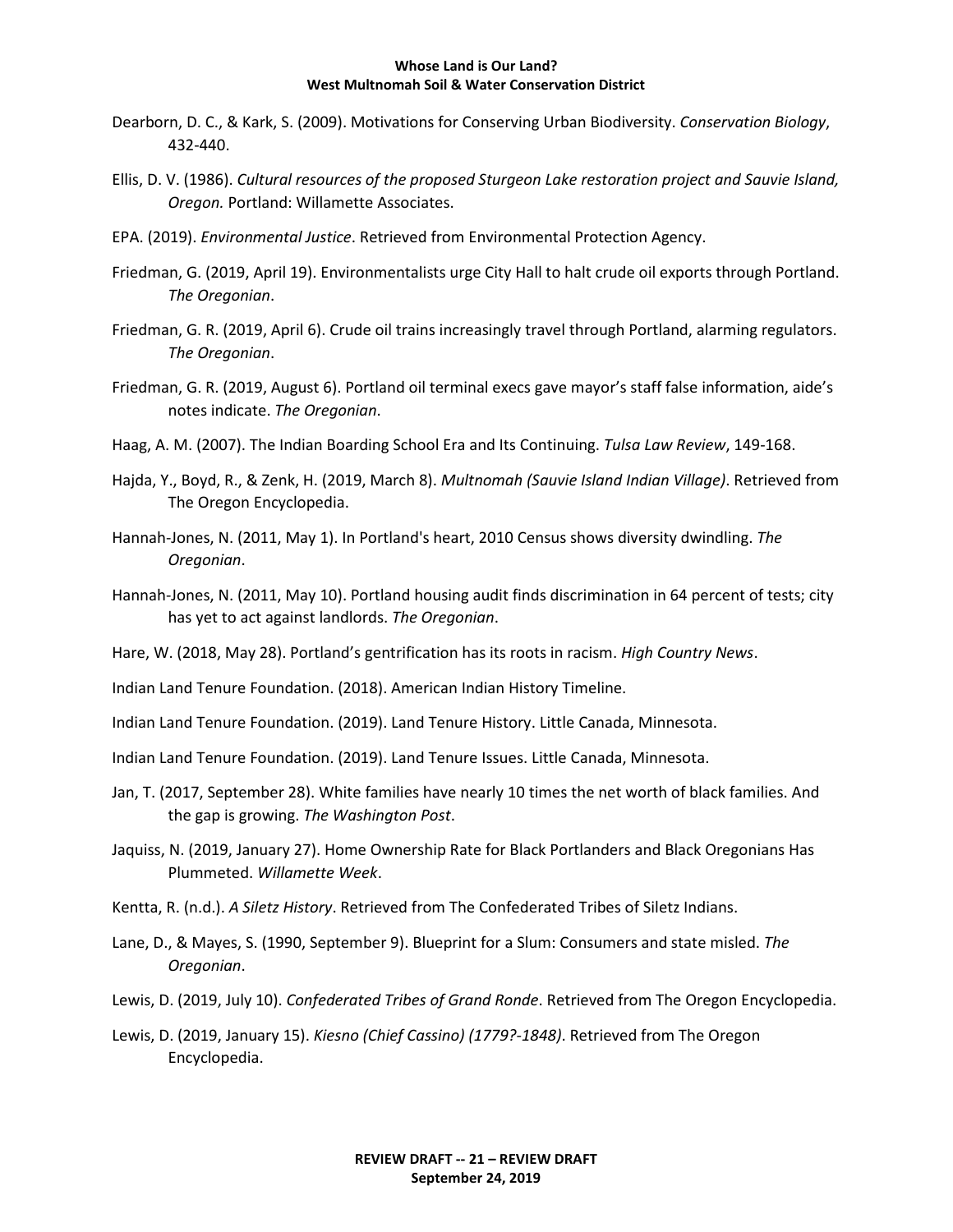- Lewis, D. G. (2009). *Termination of the Confederated Tribes of the Grand Ronde Community of Oregon: Politics, Community, Identity.* Eugene: University of Oregon.
- Lewis, D. G. (2014). Four Deaths: The Near Destruction of Western Oregon Tribes and Native Lifeways,. *Oregon Historical Quarterly*, 414-437.
- Lynch, T. (2016). *Briefing: Oil-by-Rail Cargo Movement in Multnomah County.* Portland: Multnomah County Office of Sustainability.
- Multnomah County. (2019, April 18). *County air low on heavy metals, high on toxic diesel pollution, research finds*. Retrieved from Multnomah County.
- Multnomah County. (2019). Multnomah County Food Access-related Resources. Portland, OR.
- National Public Radio. (2015, May 14). Historian Says Don't 'Sanitize' How Our Government Created Ghettos. *Fresh Air*.
- Nokes, G. (2018, March). *Black Exclusion Laws in Oregon.* Retrieved from The Oregon Encyclopedia.
- Oregon Department of Agriculture. (2016). Oregon Soil and Water Conservation District Guidebook.
- Oregon Historical Society. (2018, May). Civil Rights and Anti-Black Violence in America and Oregon. Portland, OR, United States of America.
- Parks, C. (2012, September 22). Fifty years later, Legacy Emanuel Medical Center attempts to make amends for razing neighborhood. *The Oregonian*.
- Penniman, L. (2017, April 27). 4 Not-So-Easy Ways to Dismantle Racism in the Food System. *YES! Magazine*.
- Perry, D. (2017, May 3). How Robert Moses' car-centric vision shaped modern Portland, and then reshaped it in reverse. *The Oregonian*.
- Portland Bureau of Planning and Sustainability, & Smith, G. (2019). A historic map of racially exclusive covenants in Portland, Oregon. Portland, OR, USA.
- Profita, C. (2015, November 17). A guide to the Portland Harbor Superfund site. *OPB*.
- Reang, P. (2016, August 11). The Farmers of Tanner Creek. *Oregon Humanities*.
- Robbins, W. (2002). *A Changing Landscape and the Beginnings of White Settlement*. Retrieved from The Oregon History Project.
- Robbins, W. G. (2002). *A New Legal Landscape*. Retrieved from The Oregon History Project.
- Robbins, W. G. (2002). *The Astorians and the Hudson's Bay Company*. Retrieved from The Oregon History Project.
- Robert K. Nelson, L. W. (2019). *Mapping Inequality.* Retrieved from American Panorama.

Ronde, C. T. (2014). Our Story. Grand Ronde, OR.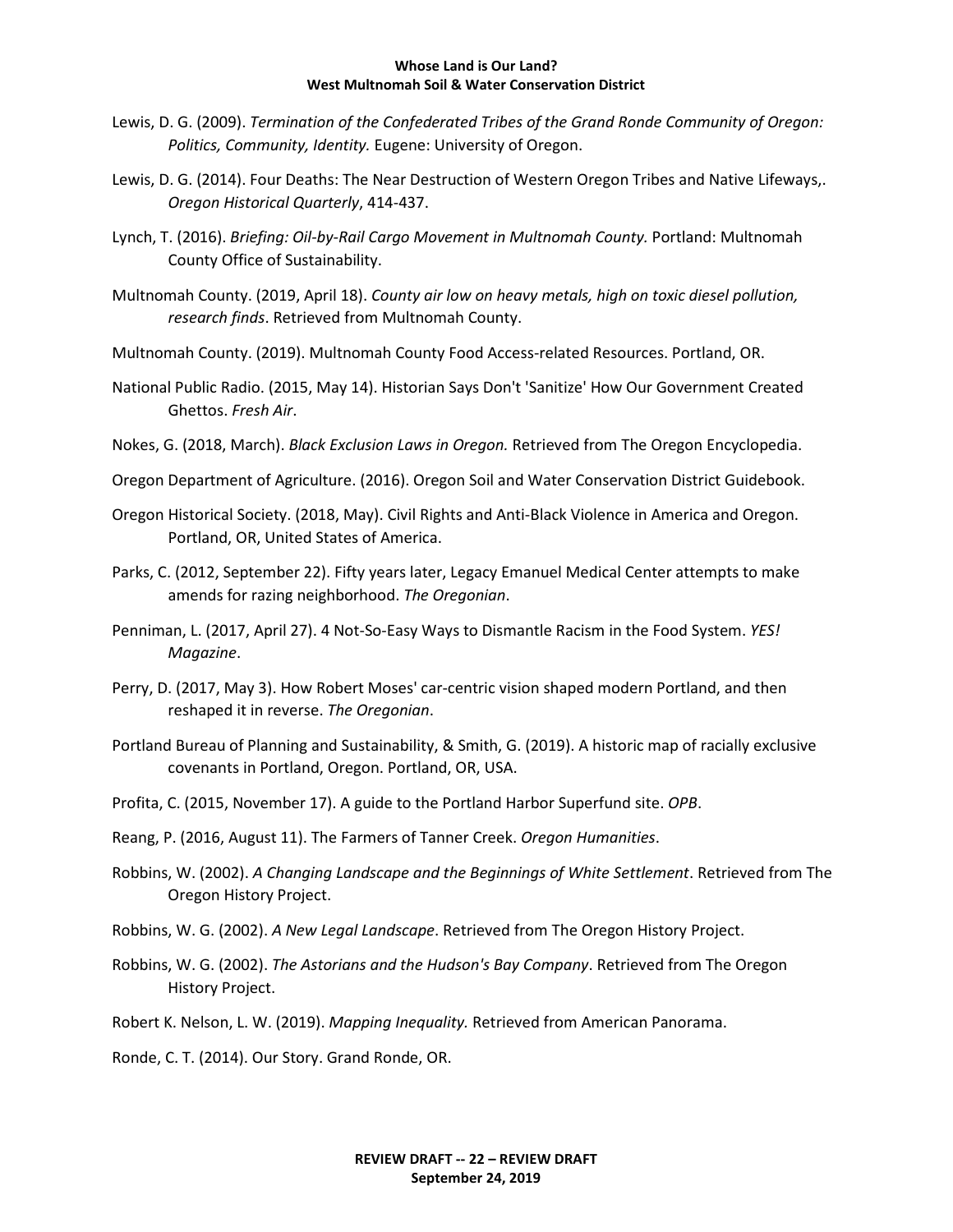- Rothstein, R. (2017, May 03). A 'Forgotten History' Of How The U.S. Government Segregated America. (T. Gross, Interviewer) National Public Radio.
- Rothstein, R. (2017). *The Color of Law.* New York: Liveright.
- Sarachan, S. (2013, January 17). *The legacy of Robert Moses.* Retrieved from Oregon Public Broadcasting.
- Schick, T. (2014, March 17). How Industry Specs And A Federal Loophole Allow Railroads to Avoid Response Planning Oversight. *Oregon Public Broadcasting*.
- Schick, T. (2015, September 29). How We Mapped NW Portland's 'Tank Farms'. *Oregon Public Broadcasting*.
- Schick, T. (2019, February 7). Petroleum Terminal Expands To Allow More Oil Trains Into Portland. *Oregon Public Broadcasting*.
- Scott, D., & Lee, K. J. (2018). People of Color and Their Constraints to National Parks Visitation. *The George Wright Forum*, 73-82.
- Segerstrom, C. (2019, March 13). As oil trains roll into Portland, city residents keep watch. *High Country News*.
- Semuels, A. (2016, March 18). The Role of Highways in American Poverty. *The Atlantic*.
- Singletary, M. (2018, April 5). Black homeownership is as low as it was when housing discrimination was legal. *The Washington Post*.
- Smith, G. (2018). "Congenial Neighbors": Restrictive Covenants and Residential Segregation in Portland. *Oregon Historical Quarterly*, 358-364.
- Snell, K. (2019, June 30). *Oregon Legislature Passes Bill to Curb Toxic Diesel Exhaust*. Retrieved from Oregon Environmental Council.
- Streckert, J. (2017, November 15). Echoes of the Klan. *Portland Mercury*, p. n.p.
- Taylor, D. E. (2014). *The State of Diversity in Environmental Organizations.* Green 2.0.
- Taylor, S. (2019, August 8). The Story of Portland's Sacrifice Zone. *Environmental Justice Tours*. Portland.
- The National Archives. (2019). Dawes Act (1887). Washington, DC.
- Tucker, K. D. (2005). "We want smokestacks and not swamps" : filling in Portland's Guild's Lake, 1906- 1925. *Portland State University Dissertations and Theses*.
- Unknown. (n.d.). Owl Sculpture. *The Oregon History Project.* Oregon Historical Society, Sauvie Island.
- US Dept. of Agriculture. (2017). Table 51. Black or African American Producers: 2017. *Census of Agriculture*.
- US Dept. of Agriculture. (2017). Table 62. Selected Farm Characteristics by Race of Principal Producers: 2017. *Census of Agriculture*.